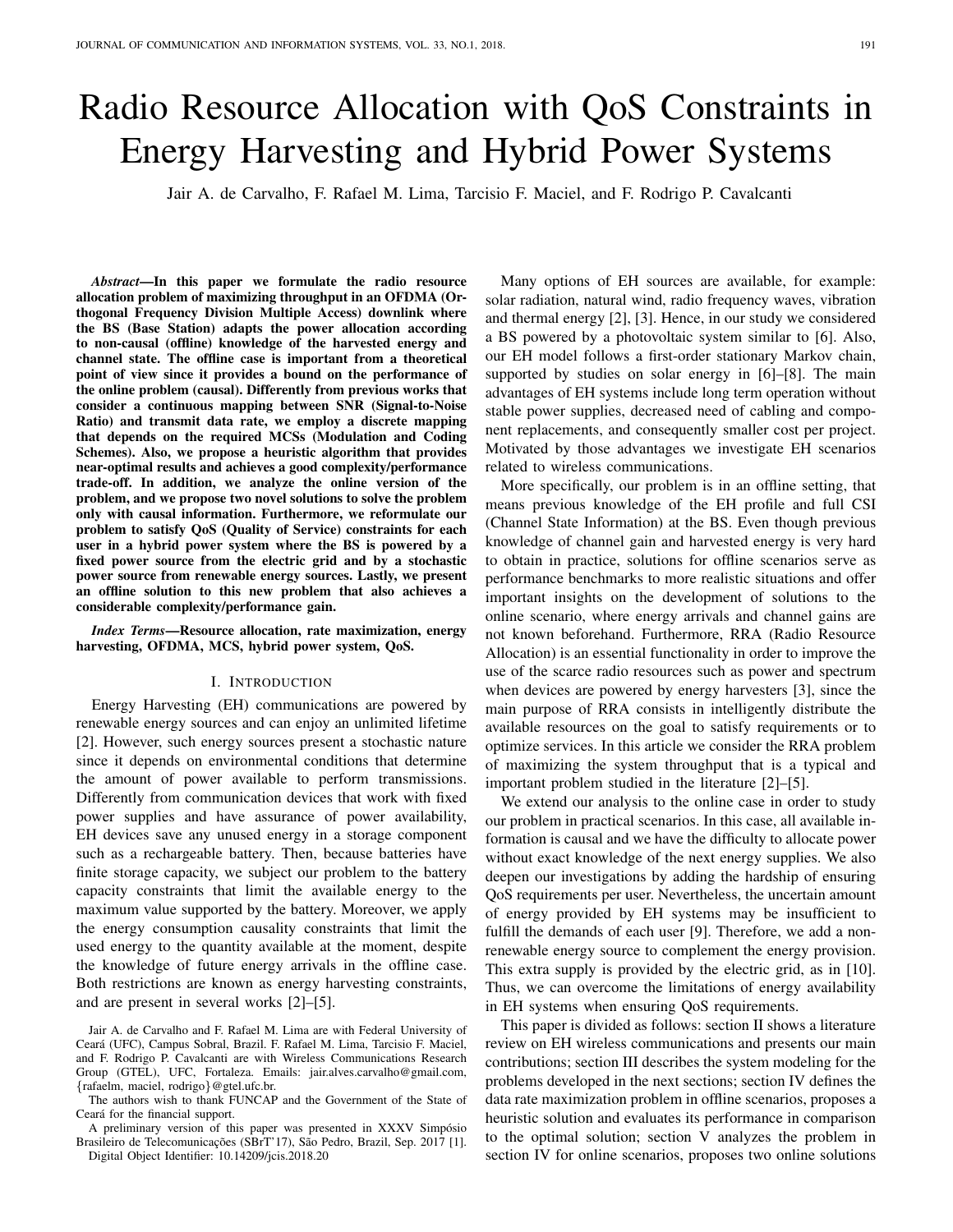and compares the results for offline and online cases; section VI defines the rate maximization problem with hybrid energy source and QoS constraints, describes a heuristic algorithm to solve the problem and presents results for optimal and heuristic solutions; finally, section VII presents our conclusions.

#### II. STATE OF THE ART AND CONTRIBUTIONS

Generally, cooperative communications and relay networks have been studied in literature, and specially in EH scenarios [2], [11], [12]. The authors in [2] analyze a source, relay, destination network in offline (previous knowledge of EH profile) and online (only casual information) situations, and propose a solution for the online case through convex optimization. The studies in [11], [12] present, respectively, optimal and heuristic solutions for power allocation problems with relay selection. Moreover, OFDMA systems and EH technology are the main topics in [13], where the authors develop resource allocation algorithms for a hybrid EH base station, powered by fixed and renewable sources. Similarly, [14] introduces a self-sustainable approach for OFDM receivers in the context of green networks. In [9], the authors propose a solution that maximizes the number of users with satisfied QoS in a EH system. And [10] presents an algorithm that balances system throughput and grid energy consumption in OFDMA wireless networks with hybrid energy supplies.

Long-established studies in [3], [5] give the foundations of rate maximization in EH systems, and more recent work in [15], [16] consider cognitive radio networks (CRNs) powered by energy harvesters, where [15] optimize spectral efficiency and [16] focus on secrecy performance. Finally, the paper in [17] investigates RF (Radio Frequency) EH for mobile devices in cloud-based networks. Though the aforementioned works provide relevant contributions, all these studies support the unrealistic assumption of continuous mapping between SNR and transmit data rate, but, in real systems, the set of possible transmit data rate values is discrete and finite. Therefore, we implement a discrete mapping through MCSs, where the achievable transmit rates are determined by modulation levels and channel coding. Also, unlike the authors in [2]–[5] and [9]–[17], who employ a continuous mapping due to the ease of using convex optimization methods, our problem becomes entirely combinatorial with the use of discrete MCSs, which increases the computational complexity to obtain the optimal solution.

In addition, the papers in [2]–[4] assume an EH profile with discrete values from a finite set. However, empirical measurements in [6]–[8] demonstrate that the harvested energy assume continuous values in practice. The study in [7] proposes the design of a quantizer in order to work with discrete values of harvested energy. Such quantization process is acceptable because some harvesters collect an approximately constant amount of energy throughout the time [7], what justifies the use of low order quantizers. Since our problem is combinatorial, we prefer to enhance diversity by adopting an EH model that accepts continuous values over a finite range, thus, providing a more precise model because other approaches are prone to quantization error. Lastly, as far we know, the problem of rate maximization for multi-carrier and multi-user systems in EH communications with discrete MCSs has not been studied in the literature. Our contributions can be summarized to:

- Mathematical formulation of resource allocation problem with realistic model for link adaptation (discrete MCSs);
- More precise EH model based on Markov processes with states represented by continuous intervals;
- Heuristic solution (offline case) that provides close-tooptimal results at low computational cost;
- Online solutions that consider an empirical and a general Markov model to predict the harvested energy;
- New problem formulation that mathematically describes a hybrid power system with QoS constraints;
- Offline solution for the hybrid power system problem that achieves a considerable complexity/performance gain.

# III. SYSTEM MODELING

Our scenario consists of a BS located in the center of a circular cell of radius  $R$  that transmits to  $J$  users. Moreover, the system has a total of N OFDM subcarriers, and allows  $M$ possible MCS levels per subcarrier. In our problem, information is transferred through  $T$  transmission time intervals (TTIs), and for each TTI, the BS harvests  $H_i$  units of energy at TTI i. Assuming that  $\gamma_m$  is the needed SNR to achieve the m-th MCS level, and that  $\alpha_{i,n,j}$  denotes the channel gain between user j and the BS on subcarrier  $n$  for the *i*-th TTI, we define

$$
p_{i,n,j,m}^{\mathrm{r}} = \frac{\sigma^2 \gamma_m}{\alpha_{i,n,j}},\tag{1}
$$

as the required power to the BS transmit to user  $j$  on subcarrier n at TTI i with MCS m, where the superscript "r" stands for "required". Also, note that  $\sigma^2$  is the noise power at the receiver in the bandwidth of a subcarrier. Other important variables are the maximum energy storage capacity of the battery,  $B_{\text{max}}$ , and the transmit data rate of the m-th MCS level,  $r_m$ , necessary to define the discrete mapping  $\gamma_m \leftrightarrow r_m$  for the link adaptation, where  $\gamma_m < \gamma_{m+1}$  and  $r_m < r_{m+1}$ .

On the matter of harvest dynamics we consider a Markov model for solar radiation, and according to [7], [8], we can assume a first-order stationary Markov chain. Basically, stationarity means that the states and transition probabilities do not vary over time. By first-order process we mean that the current state is the only and direct cause of the next one. These assumptions simplify the model, since we have a memoryless system with only one matrix of transition probabilities that works for any instant in time. This is not the case for wind energy [7] that needs a generalized Markov model.

Firstly, let S be the number of states in our model, and P the square matrix of transition probabilities of order S. Then, we define  $P_{s,k}$  as the probability of transition from state s to state k. We also define the vector  $v = [v_1, \ldots, v_s]$ where  $v_k$  represents the probability of finding the system in state  $k$  after a large number of transitions, which is called marginal probability. Finally, following a model similar to [8], the harvested energy  $H_i$  is a random number from an uniform distribution belonging to a continuous interval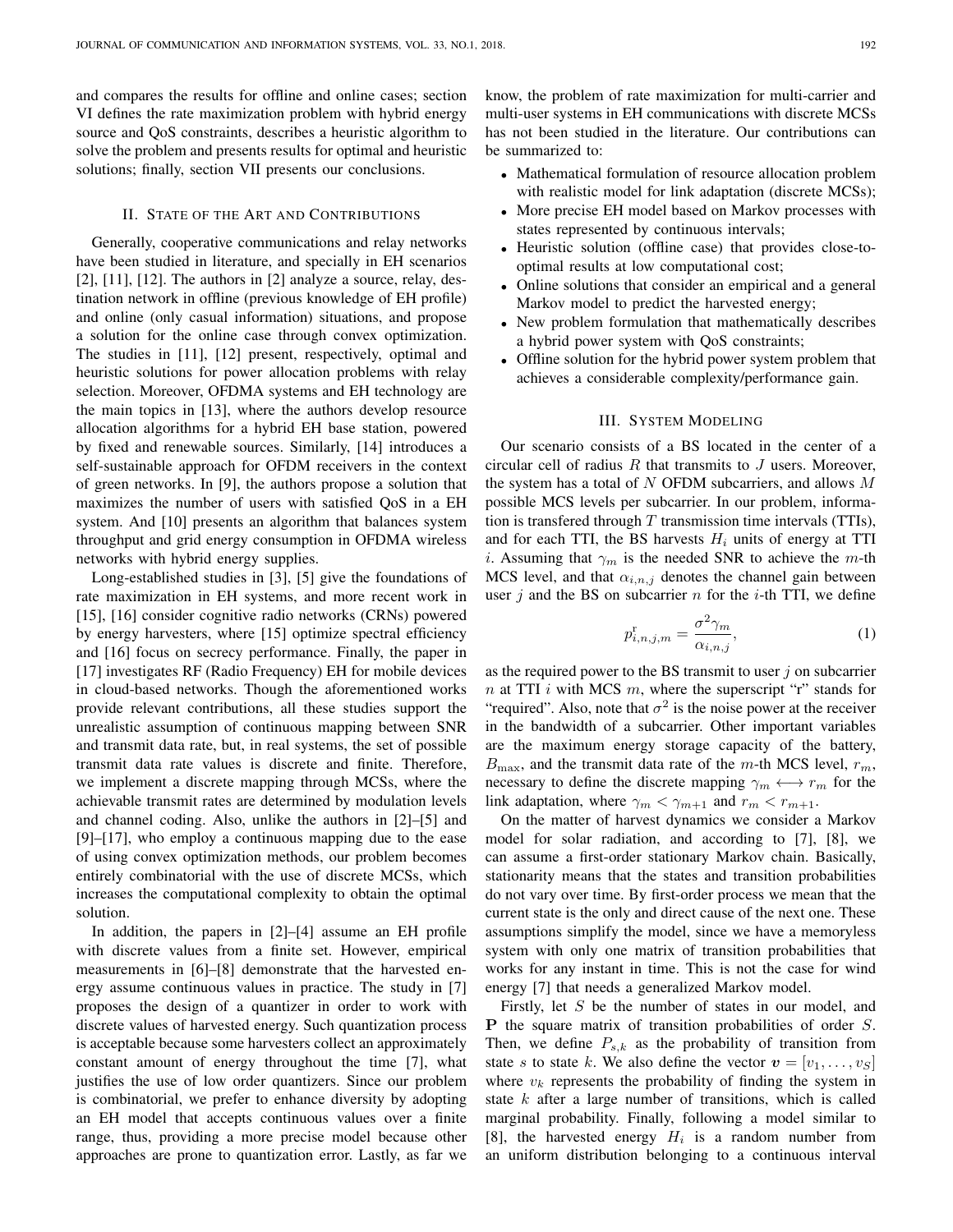

Fig. 1. BS in operation powered by a hybrid power system.

 $[(k-1)(H_{\text{max}}/S), k(H_{\text{max}}/S)]$  for  $k = 1, \ldots, S$ , where  $H_{\text{max}}$  is the maximum energy that can be harvested, and each interval represents the S possible states of the Markov chain. This representation of states as continuous intervals simulates the actual behavior of the harvested energy, that presents a continuous nature in practice, thus, being an improvement over the studies in [2]–[4] that consider discrete values of energy. Figure 1 presents the scenario described in section VI: users served by a BS powered by hybrid energy supplies. In sections IV and V the BS is powered only by renewable energy sources.

# IV. DATA RATE MAXIMIZATION WITH RENEWABLE ENERGY SOURCE - OFFLINE CASE

In this section, we study a radio resource allocation problem for rate maximization at the scenario described in section III. In this case, the BS is powered by a renewable energy source (solar radiation) and information regarding energy arrivals and channel gains is known non-causally (offline).

## *A. Problem Formulation and Optimal Solution*

Before showing the problem formulation, we define  $x_{i,n,j,m}$ as the binary decision variable that assumes 1 when subcarrier n with MCS m is assigned to user j at TTI i. Furthermore, our goal is to determine  $p_{i,n}^{\text{a}}$ , that is the allocated power to subcarrier *n* at TTI *i*, and the subcarrier assignment  $n \leftrightarrow j$ , with  $\mathcal{T} = \{1, ..., T\}, \mathcal{N} = \{1, ..., N\}, \mathcal{J} = \{1, ..., J\}$  and  $M = \{1, \ldots, M\}$  being the set of all TTIs, subcarriers, users, and MCS levels, respectively, where  $i \in \mathcal{T}$ ,  $n \in \mathcal{N}$ ,  $j \in \mathcal{J}$ and  $m \in \mathcal{M}$ . The superscript "a" in variable  $p_{i,n}^{\text{a}}$  stands for "allocated". The total data rate from  $T$  TTIs is given by

$$
r_{\text{total}} = \sum_{i=1}^{T} \sum_{n=1}^{N} \sum_{j=1}^{J} \sum_{m=1}^{M} r_m x_{i,n,j,m}.
$$
 (2)

Since, for a certain TTI  $i$ , a subcarrier  $n$  can assume only one MCS  $m$  and be assigned to a single user  $j$ , we write this restriction as

$$
\sum_{j=1}^{J} \sum_{m=1}^{M} x_{i,n,j,m} = 1, \forall i, \forall n.
$$
 (3)

Once we determined a feasible configuration for  $x_{i,n,j,m}$ , the power allocated to subcarrier  $n$  at TTI  $i$  can be written as

$$
p_{i,n}^{\mathbf{a}} = \sum_{j=1}^{J} \sum_{m=1}^{M} p_{i,n,j,m}^{r} x_{i,n,j,m}, \ \forall i, \ \forall n,
$$
 (4)

and we can finally define the energy consumption causality constraints given by

$$
\sum_{i=1}^{t} \sum_{n=1}^{N} p_{i,n}^{a} \le \frac{1}{\tau} \sum_{i=1}^{t} H_{i}, \ t = 1, \dots, T.
$$
 (5)

The constraints in equation (5) mean that the BS cannot use energy packets which are yet to arrive, and that the used transmit power at TTI  $t$  cannot exceed the harvested power until that TTI. The constant  $\tau$  consists in a factor to convert energy in/from power, i.e., the corresponding energy is obtained by multiplying  $\tau$  by the power. Lastly, we need to consider that the harvested energy is being stored in the battery, and that a remaining amount of energy is always left over. In many situations, a considerable quantity of energy will be saved for next transmissions, and the next energy packet added to this saving can exceed the battery capacity. In order to assure that energy will not be wasted we define

$$
\sum_{i=1}^{t+1} H_i - \tau \sum_{i=1}^t \sum_{n=1}^N p_{i,n}^{\mathbf{a}} \le B_{\text{max}}, \ t = 1, \dots, T-1, \quad (6)
$$

as the battery capacity constraints. Now, we have to maximize the system throughput by solving the optimization problem:

$$
\max_{\mathbf{x}} \sum_{i=1}^{T} \sum_{n=1}^{N} \sum_{j=1}^{J} \sum_{m=1}^{M} r_m x_{i,n,j,m}, \tag{7}
$$

subject to

Equations 
$$
(3)
$$
,  $(5)$  and  $(6)$ ,  $(8a)$ 

$$
x_{i,n,j,m} \in \{0,1\}, \ \forall i, \ \forall n, \ \forall j, \ \forall m. \tag{8b}
$$

The problem described above is an ILP (Integer Linear Programming) mathematical optimization, that in general is an NP-hard problem. Algorithms based on BB (Branch and Bound) methods provide optimal results at the cost of high computational complexity, specially when the number of constraints and variables is increased. Hence, we obtained the optimal solution through the IBM ILOG CPLEX solver [18]. Due to the high computational complexity to obtain the optimal solution, we propose in the next section a lowcomplexity algorithm to solve the problem.

# *B. Heuristic Solution*

A classical and optimal bit loading algorithm for point-topoint links with deterministic power supply is the HH (Hughes Hartogs) solution [19]. The main idea of this algorithm is to raise the MCS level of the subcarriers that need less power to reach the next level. This procedure is repeated in iterative manner while there is available transmit power or until all subcarriers achieve the maximum MCS level. Naturally, the HH algorithm could not be applied in an EH system since using all the available power on the battery at TTI  $i$ , represented by  $b_i$ , is not the best option. This is true because in EH systems we save energy to prepare for a poor harvest in the future. In this section, we propose a solution that limits to  $l_i$  the maximum used power per TTI i, and instead of starting to load the subcarriers that require the least power, the heuristic begins loading the subcarriers with smaller cost per bit, defined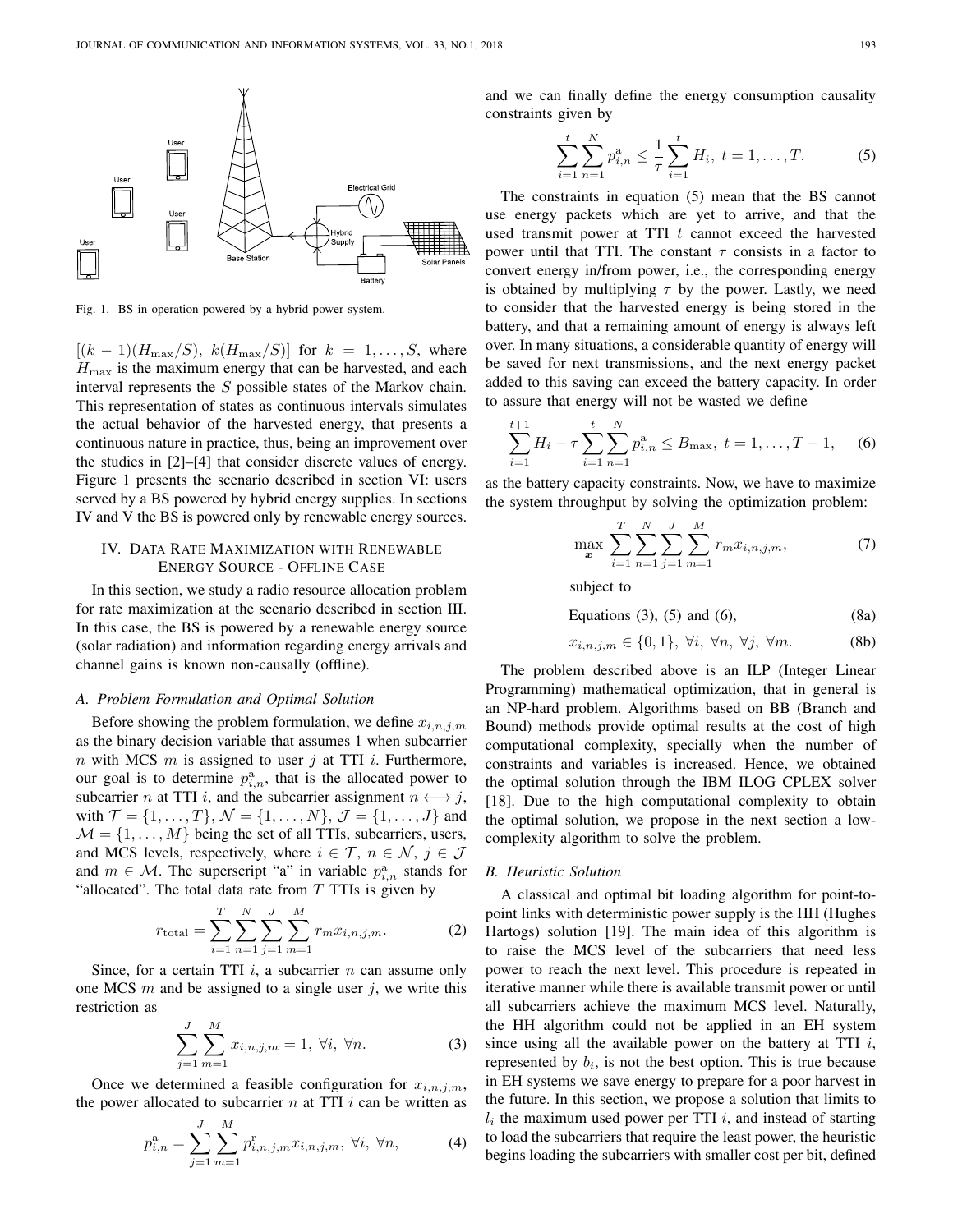### Algorithm 1 HH-Based Heuristic Power Allocation

1: Calculate  $p_{i,n,j,m}^{\rm r}$  using equation (1) 2:  $q_{i,n}^{\mathrm{a}} = \min(p_{i,n,j,M}^{\mathrm{r}} : \forall j \in \mathcal{J}), \ \forall i, \ \forall n$ 3:  $u_{i,n} = \operatorname{argmin}(p_{i,n,j,M}^{\mathcal{S}} : \forall j \in \mathcal{J})$ ,  $\forall i$ ,  $\forall n$ <br>4:  $p_{i,n,m}^{\mathcal{S}} = p_{i,n,j,m}^{\mathcal{S}}, \forall i$ ,  $\forall n$ ,  $\forall m$ , for  $j = u_{i,n}$ <br>5: for  $i \leftarrow 1$  to T do 6: for  $n \leftarrow 1$  to N do<br>7:  $m = M$ 7:  $m = M$ <br>8: while  $q_i^{\text{a}}$ 8: while  $q_{i,n}^a > \frac{1}{N} \sum_{k=1}^N q_{i,k}^a$  do <br>9:  $m = m - 1$  $\frac{10}{11}$  $\sum_{i,n=1}^{\infty} p_{i,n,m}^{\mathrm{s}}$ end while 12:  $\lambda_{i,n} = m$ <br>13: **end for** 13: end for 14: end for 15:  $q_i = \sum_{n=1}^{N} q_{i,n}^a, \forall i$ <br>16: Adjust Real  $\Omega$ ,  $\mathbb{R}^s$ ,  $\Omega$ 16:  $AdjustReg(\boldsymbol{q}, \boldsymbol{\lambda}, \boldsymbol{p}^{\textbf{s}}, \boldsymbol{q}^{\textbf{a}})$ 17:  $\Delta r_{m-1} = r_m - r_{m-1}$ , for  $m = 2, ..., M$ 18:  $\Delta p_{i,n,m-1}^{\rm s} = p_{i,n,m}^{\rm s} - p_{i,n,m-1}^{\rm s}$ ,  $\forall i, \forall n$ , for  $m = 2, ..., M$ 19:  $c_{i,n,m} = \Delta p_{i,n,m}^{\rm s} / \Delta r_m$ ,  $\forall i, \forall n$ , for  $m = 1, ..., M - 1$ 20:  $c_{i,n,M} = \infty$ ,  $\forall i, \forall n \qquad \Delta p_{i,n,M}^{\rm s} = \infty$ ,  $\forall i, \forall n$ <br>21:  $b_1 = h_1 + b_0$   $p_{i,n}^{\rm a} = 0$ ,  $\forall i, \forall n$ 22:  $\lambda_{i,n} = 1, \forall i, \forall n$   $\lambda_{i,1}^{i,n} = 0, \forall i$ 23: for  $i \leftarrow 1$  to  $T$  do 24:  $d_i = 0$ <br>25: **if**  $i < 1$ 25: if  $i < T$  then<br>26:  $d_i = (b_i)$ 26:  $d_i = (b_i \sum_{t=i+1}^{T} q_t - q_i \sum_{t=i+1}^{T} h_t) / \sum_{t=i}^{T} q_t$ 27: **if**  $d_i < 0$  then  $d_i = 0$ <br>28: **end if** 28: end if  $\begin{array}{ccc} 29 & \text{if } h_{i+1} \end{array}$ 29: **if**  $h_{i+1} + d_i > b_{\text{max}}$  then  $d_i = b_{\text{max}} - h_{i+1}$ <br>30: **end if** 30: end if end if 32:  $l_i = b_i - d_i$   $s_{\text{pow}} = 0$   $p = 0$   $n = 1$ <br>33: while  $s_{\text{now}} < l_i$  do while  $s_{\text{pow}} < l_i$  do  $34:$  $\sum_{i,n}^{\text{a}} = p_{i,n}^{\text{a}} + p$ 35:  $\lambda_{i,n} = \lambda_{i,n} + 1$ <br>36:  $n = \text{argmin}(c_{i,k})$ 36:  $n = \operatorname{argmin}(c_{i,k,1} : \forall k \in \mathcal{N})$ <br>37:  $p = \Delta p^s$ 37:  $p = \Delta p_{i,n,1}^s$ 38:  $c_{i,n,m} = c_{i,n,m+1}$ , for  $m = 1, ..., M-1$ <br>39:  $\Delta n^5 = \Delta n^5$  ... for  $m = 1, ..., M$ 39:  $\Delta p_{i,n,m}^s = \Delta p_{i,n,m+1}^s$ , for  $m = 1, ..., M - 1$ <br>40:  $s_{\text{pow}} = s_{\text{pow}} + p$ 41: end while 42: if  $i < T$  then 43:  $f = (h_{i+1} + b_i - \sum_{k=1}^{N} p_{i,k}^{\mathbf{a}}) - b_{\text{max}}$ 44: if  $f > 0$  and  $s_{\text{pow}} < b_i$  then  $p_{i,n}^{\text{a}} = p_{i,n}^{\text{a}} + p_{i,n}^{\text{a}}$ 45:  $\lambda_{i,n} = \lambda_{i,n} + 1$ <br>46: else if  $f > 0$  then else if  $f > 0$  then 47: *AdjustPA* $(\lambda, \mathbf{u}, \mathbf{p}^{\mathbf{a}}, \mathbf{p}^{\mathbf{r}}, i, f)$ 48: end if 49:  $b_{i+1} = h_{i+1} + b_i - \sum_{n=1}^{N} p_{i,n}^a$ 50: end if 51: end for 52:  $r_{\text{total}} = \sum_{i=1}^{T} \sum_{n=1}^{N} r_m$ , for  $m = \lambda_{i,n}$ 

by  $c_{i,n,m}$ . This variable stores the ratio between the increase in power and the increase in data rate for raising the MCS from m to  $m + 1$ , for  $m = 1, \ldots, M - 1$ ,  $\forall i$ ,  $\forall n$ . Now, we describe the first part of Algorithm 1, that goes from lines 1 to 16, where we set an initial subcarrier assignment  $u_{i,n}$  and estimate an initial power allocation  $q_{i,n}^a$ .

In Algorithm 1, we firstly calculate  $p_{i,n,j,m}^{\rm r}$  by using its definition in equation (1), and in the next step we determine an initial power allocation  $q_{i,n}^a$  by taking the minimum required power to achieve the highest MCS level among all users. Consequently, we obtain an initial subcarrier assignment  $u_{i,n}$ , and define  $p_{i,n,m}^s$  as the required power for the users selected in this assignment. The *for* loop from lines 5 to 14 decreases the MCS level of a subcarrier  $n$  until its power becomes smaller than the average over all subcarriers in TTI  $i$ . Then, the resulting MCS is stored in  $\lambda_{i,n}$ , and after the loop ends we

### Algorithm 2 Adjust Requirement

1: procedure  $\text{AdjustReg}(q, \lambda, p^{\text{s}}, q^{\text{a}})$ 2: for  $i \leftarrow 1$  to T do<br>3: while  $q_i > \frac{1}{T}$ 3: while  $q_i > \frac{1}{T} \sum_{t=1}^T q_t$  do<br>4:  $n = \mathop{\rm argmax} (q_{i,k}^a : \forall k \in \mathcal{N})$ 5:  $m = \lambda_{i,n} - 1$ 6:  $q_{i,n}^{\text{a}} = p_{i,n,m}^{\text{s}}$ 7:  $\lambda_{i,n} = m$ 8:  $q_i = \sum_{n=1}^{N} q_{i,n}^{\mathbf{a}}$ 9: end while 10: end for 11: end procedure

1: procedure  $AdjustPA(\lambda, u, p^a, p^r, i, f)$ 2:  $g_n = \text{sortedesc}(\alpha_{i,n,j} : \forall j \in \mathcal{J})$ ,  $\forall n$ , where  $g_n = \{g_{n,j} : \forall j \}$ <br>3:  $\psi_n = \text{argsortdesc}(\alpha_{i,n,j} : \forall j \in \mathcal{J})$ ,  $\forall n$ ,  $\psi_n = \{ \psi_{n,j} : \forall j \}$ 3:  $\psi_n = \text{argsortdesc}(\alpha_{i,n,j} : \forall j \in \mathcal{J}), \forall n, \quad \psi_n = {\psi_{n,j} : \forall j}$ <br>4: while  $f > 0$  do while  $f > 0$  do 5:  $n = \mathop{\rm argmax}_{g_{s,2}} (g_{s,2} : \forall s \in \mathcal{N})$ <br>6:  $m = \lambda_{j,n}$ 6:  $m = \lambda_{i,n}$ <br>7:  $k = u_{i,n}$ 7:  $k = u_{i,n}$ <br>8:  $i = \psi_{n,2}$ 8:  $j = \psi_{n,2}$ <br>9:  $\Delta p = p_i^r$ 9:  $\Delta p = p_{i,n,j,m}^{\rm r} - p_{i,n,k,m}^{\rm r}$  $10:$  $\mathbf{a}_{i,n}^{\mathbf{a}}=p_{i,n}^{\mathbf{a}}+\Delta p$ 11:  $u_{i,n} = j$ <br>12:  $\psi_{n,i} = v$ 12:  $\psi_{n,j} = \psi_{n,j+1}$ , for  $j = 2, ..., J-1$ <br>13:  $g_{n,i} = g_{n,i+1}$ , for  $j = 2, ..., J-1$ 13:  $g_{n,j} = g_{n,j+1}$ , for  $j = 2, ..., J-1$ <br>14:  $g_{n, J} = 0$ 14:  $g_{n,J} = 0$ <br>15:  $f = f - I$  $f = f - \Delta p$ 16: end while 17: end procedure

calculate  $q_i$ , that is the total power requirement for each TTI i. In line 16 we call the procedure *AdjustReq*, that reduces the MCS level in overloaded carriers until the power requirement  $q_i$  gets smaller than the average over all transmissions. This procedure is shown in Algorithm 2. These adjustments give a more accurate estimation of the power to be used in practice, because it is not worthy to spend resources in subcarriers that require much power to achieve a higher modulation level. Alternatively, we prefer to save power for subcarriers that, in future transmissions, will experience more favorable channel conditions. After calculating  $q_i$  we start the second part of Algorithm 1, that goes from lines 17 to 22, where we set all variables needed to run the HH-based method.

Continuing Algorithm 1, we compute the data rate increase  $\Delta r_m$  and the incremental power matrix  $\Delta p_{i,n,m}^{\rm s}$  in order to determine the efficiency ratio  $c_{i,n,m}$ , that measures the cost (in power) per bit for each MCS leap. Since the rate increase  $\Delta r_m$ is not uniform as  $m$  grows, the first subcarriers to be loaded are chosen by evaluating  $c_{i,n,m}$ , which is an improvement over performing a selection through  $\Delta p_{i,n,m}^{\mathrm{s}}$  as the HH algorithm proposes [19]. Moreover, we set the last increment in  $c_{i,n,M}$ and  $\Delta p_{i,n,M}^{\rm s}$  to infinity for indicating that the final MCS level has been reached. Then, in line 21 we initialize the power allocation  $p_{i,n}^{\text{a}}$  to zero, and define the value of  $b_1$  (available power at TTI 1) as the sum between  $h_1$  (available power at TTI 1 resulting from the conversion to power of the harvested energy  $H_1$ ) and  $b_0$  (the initial power at the battery). Next, the MCSs  $\lambda_{i,n}$  are set to one except for  $\lambda_{i,1}$ , that is set to zero because it always starts incremented by 1 in line 35. Lastly, we describe the third part of Algorithm 1, that goes from lines 23 to 52, where we compute the final power allocation  $p_{i,n}^{\text{a}}$ , set the final subcarrier assignment in  $u_{i,n}$  and determine the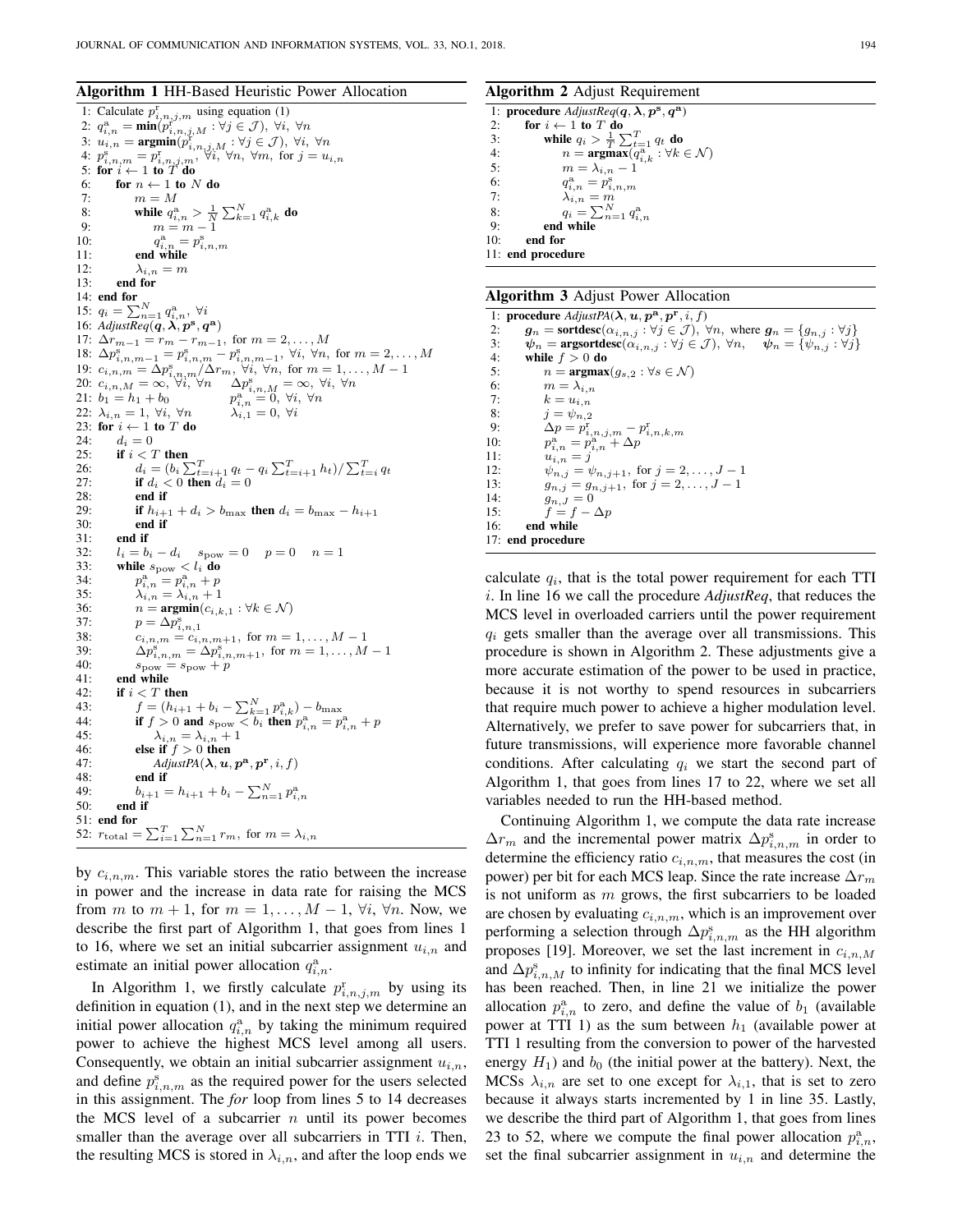

Fig. 2. Average data rate versus number of TTIs, for  $M = 16$ ,  $N = 15$ ,  $J = 10, T = 3$  to 12,  $h_{\text{max}} = 112$  mW,  $b_{\text{max}} = 208$  mW, and  $S = 7$ .

total data rate using the values of  $\lambda_{i,n}$ .

Hence, we finally run the *for* loop from lines 23 to 51, that calculates for every  $i < T$  the power decrease  $d_i$  applied to  $b_i$  in order to compute the power limit  $l_i$  to be spent in the *i*-th TTI. The calculation of  $d_i$  in line 26 is an intuitive result, since the greater the available power  $b_i$  and the requirements for other transmissions  $(q_t \text{ for } t > i)$  are, the greater is the decrease applied to  $b_i$  and lower will be  $l_i$ . On the other hand, the bigger the requirement  $q_i$  and the available power for future transmissions ( $h_t$  for  $t > i$ ) are, the smaller is the value of  $d_i$ and higher will be  $l_i$ . In fact, the expression in line 26 is the solution of equation  $(b_i - d_i)/q_i = (h_{i+1} + d_i - d_{i+1})/q_{i+1} =$  $\cdots = (h_T + d_{T-1})/q_T$  for  $d_i$ . This equation means that the ratio between available power and required power must be the same for each TTI, thus, applying the principle of reserving more power to the TTI that needs it the most. The condition in line 27 is necessary to enforce the energy consumption causality constraints, because when  $d_i < 0$ , this would mean to take power from energy packets still not accessible. And the extra condition in line 29 adjusts  $d_i$  to prevent the violation of the battery capacity constraints.

Thereafter, the *while* loop from lines 33 to 41 applies the HH-based method described previously in the beginning of this section, and obtains the power allocation  $p_{i,n}^{\text{a}}$  for TTI i and the corresponding MCSs  $\lambda_{i,n}$ . Nevertheless, we need to calculate  $f$  that is the battery overflow in case the current power allocation is enforced. This becomes necessary because the power increase  $p$  is discrete, and the sum of the allocated power never equals  $l_i$ . If the overflow  $f > 0$  and the power sum  $s_{\text{pow}}$  does not exceed what is available in the battery, we employ the last power increment  $p$  chosen previously. This ensures that  $f \leq 0$  because of the condition in line 29, as  $s_{\text{now}}$  surpasses  $l_i$  guarantees that the battery power limit  $b_{\text{max}}$ will be observed.

Our final option to eliminate the overflow is to call the procedure *AdjustPA*, that gradually increases the power consumption by changing the user to subcarrier assignment stored in  $u_{i,n}$ . Since the achieved MCS is kept the same when changing users, this procedure has the disadvantage of raising the consumed power without improving the data rate. However, this is necessary to always comply with the restrictions in equation (6). This raise in power is gradual because we choose the users with greater gains in the second column of  $g_{n,j}$ 



Fig. 3. Average rate difference versus number of TTIs, for  $M = 16$ ,  $N = 15$ ,  $J = 10, T = 3$  to 12,  $h_{\text{max}} = 112$  mW,  $b_{\text{max}} = 208$  mW, and  $S = 7$ .

(the first column contains values already selected). Given large enough values for N and J the loop in procedure *AdjustPA* is guaranteed to finish and the problem constraints are imposed. This procedure is presented in Algorithm 3, where *sortdesc* is a function that returns a vector sorted in descending order and *argsortdesc* returns the indexes corresponding to the sorted values. Lastly, the battery level is updated in line 49 by adding the remaining amount to the next harvested value, and after the *for* loop ends the total data rate is computed in line 52.

# *C. Performance Evaluation*

On the goal to compare optimal and heuristic solutions, we performed simulations of the proposed model with  $M = 16$ , N  $= 15$ ,  $J = 10$ , and  $T = 3$  to 12. Our choice to vary T is justified by the fact that decisions related to power saving become more difficult as  $T$  increases. The results were obtained by running 3,000 instances for each set  $\mathcal{A}_T = \{T, N, J, M\},\$ counting to a total of 30,000 instances analyzed. The mapping through MCSs is  $\mathcal{D} = \{(\gamma, r): (0, 0), (0.3, 25), (0.4, 39), (0.6, 63),$ (0.9,101), (1.4,147), (2.1,197), (3.5,248), (5.1,321), (7.8,404), (12.3,458), (19.1,558), (28.8,655), (42.7,759), (79.4,859), (109.6,933)}, with r in bps. The SNR thresholds in  $\gamma$  were taken from [20], and the values of  $r$  are based on the channel quality indicators reported in [21]. Other important constants were defined as  $h_{\text{max}} = 112 \text{ mW}$ ,  $b_{\text{max}} = 208 \text{ mW}$ ,  $\sigma^2 = 4.74$  $\times$  10<sup>-16</sup> W, with  $\alpha_{i,n,j}$  ranging from 10<sup>-8</sup> to 10<sup>-10</sup>.

Also, the number of states of our Markov model is  $S = 7$ , with each state being an interval of length 16 mW. Initially, the simulation distributes uniformly  $J = 10$  users inside a circular area of radius  $R = 467$  m, and establishes a minimal distance of 70 m between user and BS in order to avoid nearfield effects. Then, we define the Markov chain initial state s based on the marginal probabilities in  $v$ , and determine the succession of states using the transition probabilities  $P_{s,k}$ for obtaining all the values of  $h_i$ . After that, we build the matrices necessary to specify the ILP described in section IV, and solve the optimization problem through the CPLEX solver, that returns the values of  $x_{i,n,j,m}$ . The total throughput of the system is calculated according to equation (2). The suboptimal solution is obtained next by running Algorithm 1, and by applying HH algorithm we obtain a result denoted as naive solution. The HH method receives this name because it does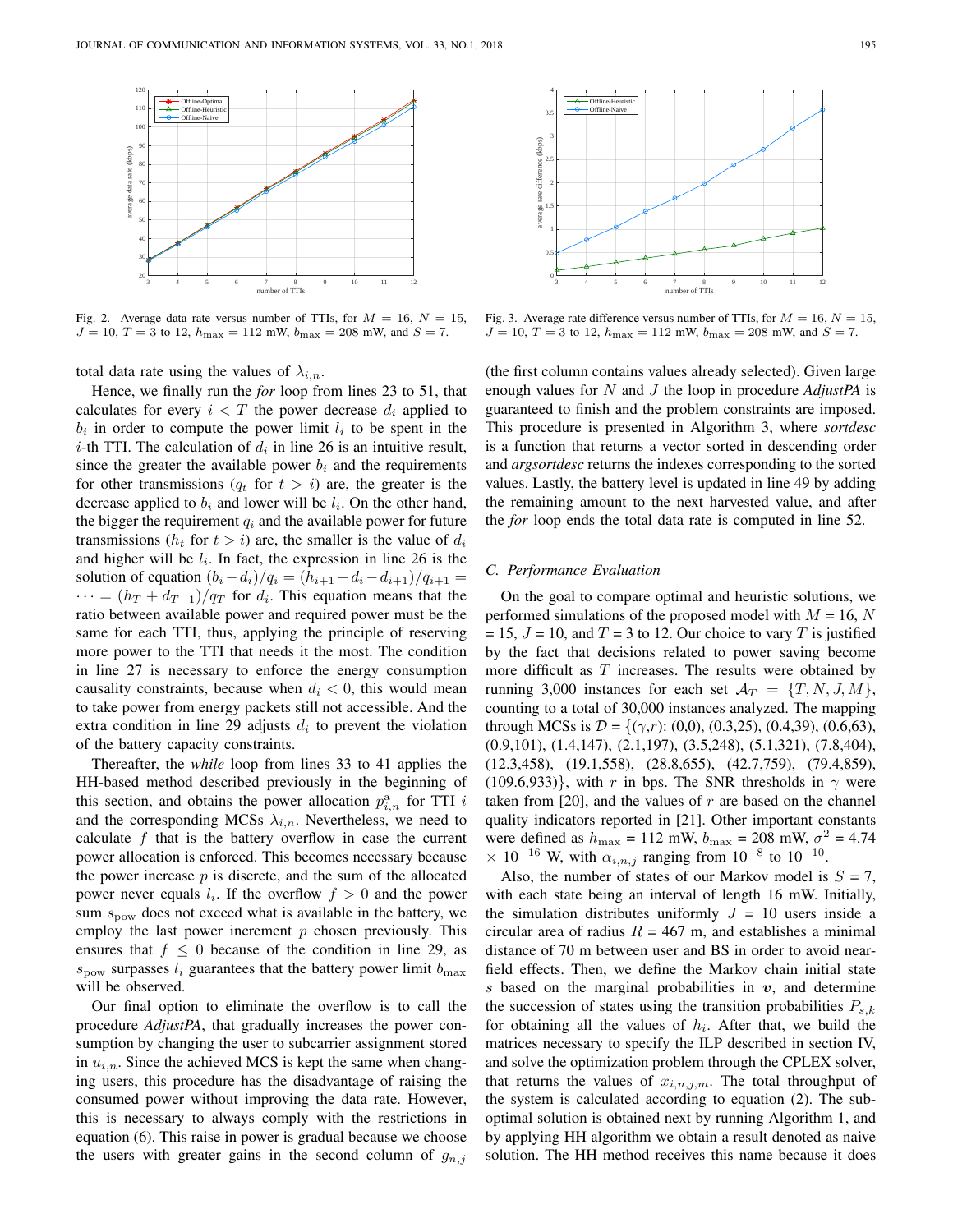not save any power for future TTIs and does not consider the rate increase  $\Delta r_m$  for raising the MCS levels.

Figure 2 shows the results for ten different values of T, where the performance metric is the average data rate over all the 3,000 instances evaluated by each solution. The CPLEX solver, the Algorithm 1 and the HH method generated the results displayed in the curves Offline-Optimal, Offline-Heuristic and Offline-Naive, respectively. We realize that as T increases the difference between optimal and heuristic grows, since the error of estimating  $q_i$  in procedure *AdjustReq* is greater as T becomes larger. However, our results remain very close to optimal as the plot indicates. Figure 3 presents the average rate difference from the optimal solution in order to better display the separation between each curve. In fact, the average difference between optimal and heuristic solutions exceeds 1 kbps only for  $T = 12$ , as indicated by Figure 3.

The best results are obtained for  $T = 3$ , with average difference of just 110 bps. The naive solution (HH) has poor performance when compared to optimal solution, as Figure 3 shows that the difference for  $T = 12$  is greater than 3.5 kbps. Furthermore, the complexity/performance gain is high, since for  $T = 8$  the average execution time of a single scenario is 1338 ms for optimal solution, and only 16.7 ms for heuristic, that is 80 times faster in this case. In order to complement our results, we compare solutions by evaluating a performance metric called NMSE (Normalized Mean Square Error). We computed this metric by using the definition found in [22]: NMSE =  $\frac{1}{K} \sum_{k=1}^{K} (C_k - D_k)^2 / \overline{C} \overline{D}$ , with  $\overline{C} = \frac{1}{K} \sum_{k=1}^{K} C_k$ and  $\overline{D} = \frac{1}{K} \sum_{k=1}^{K} D_k$ .  $C_k$  is the optimal result for sample k in Figure 2.  $D_k$  represents the result for sample k in Figure 2 obtained by the heuristic or naive solution. The goal of NMSE is to measure the average deviation between optimal solution and other solutions. Based on the  $K = 10$  samples given by Figure 2, the NMSE for heuristic and naive solutions are  $NMSE_{heu} = 0.074 \times 10^{-3}$  and  $NMSE_{naive} = 0.939 \times 10^{-3}$ , respectively. Thus, the error for the naive solution is 12.7 times greater than the error for the heuristic solution, what proves that Algorithm 1 achieves considerable improvement over the classical HH algorithm. All the results were obtained from a Windows 10 computer with a 2.4 GHz core i7 intel processor.

# V. DATA RATE MAXIMIZATION WITH RENEWABLE ENERGY SOURCE - ONLINE CASE

This section is devoted to the study of the online version of the problem presented in section IV. Now, all available information is causal, in other words, at TTI  $i$  we only have knowledge of harvested energy and channel gains from the  $i$ -th TTI (present moment). These conditions provide a more realistic scenario and the solutions presented in this section can be applied to real systems.

## *A. Modified Problem Constraints*

In regard to the problem formulation, all restrictions remain valid for the online case, meaning that the problem keeps constrained by the subcarrier and MCS assignment restrictions in (3), and that the energy harvesting constraints in (5) and (6) have to be enforced. However, since we do not know the harvested energy values beforehand, we cannot guarantee that the battery limit will always be observed and, therefore, energy overflow can happen in some instances of the online problem. Hence, for the online case, we rewrite the battery capacity restrictions (6) in the following manner:

$$
B_1 = \min(B_{\max}, H_1 + B_0), \tag{9a}
$$

$$
B_i = \min(B_{\max}, H_i + R_{i-1}), i = 2, ..., T,
$$
 (9b)

$$
R_i = B_i - \tau \sum_{n=1}^{N} p_{i,n}^{\rm a}, \ i = 1, \dots, T - 1.
$$
 (9c)

 $B_i$  represents the energy available in the battery at the beginning of the *i*-th TTI, and  $B_0$  is the initial energy stored in the battery before the transmission starts. Equation (9a) defines the battery level for  $i = 1$  as the minimum between  $B_{\text{max}}$  and  $H_1 + B_0$ . Since in our simulations  $B_0 = 0$  and  $H_1 < B_{\text{max}}$ , we have that  $B_1 < B_{\text{max}}$ . Equation (9b) means that if the sum between the remaining energy and the harvested energy surpasses  $B_{\text{max}}$ , then energy will be wasted and the battery will reach the maximum level.  $R_i$  represents the remaining energy in the battery at the end of the  $i$ -th TTI, as defined in equation (9c). Furthermore, once we redefined the battery capacity restrictions to (9a) and (9b), then we rewrite the energy consumption causality constraints (5) in terms of  $B_i$ :

$$
\tau \sum_{n=1}^{N} p_{i,n}^{a} \le B_{i}, \ i = 1, \dots, T. \tag{10}
$$

The above equation simply means that, for each TTI, it is possible to spend only the amount of power provided by the battery. Consequently, by replacing the expression for  $B_i$  into equation (10) we write the energy harvesting constraints as

$$
\tau \sum_{n=1}^{N} p_{1,n}^{\mathbf{a}} \le \min(B_{\max}, H_1 + B_0),\tag{11a}
$$

$$
\tau \sum_{n=1}^{N} p_{i,n}^{a} \le \min (B_{\max}, H_i + R_{i-1}), \ i = 2, \dots, T. \tag{11b}
$$

#### *B. Online Solutions*

Our goal in the online problem remains the same of the offline problem, that is, to maximize the total data rate experienced by all users throughout all TTIs, as expressed in equation (7). However, without knowledge of future channel states, we cannot estimate the power requirement  $q_i$  for each TTI as described in procedure *AdjustReq*. This is a consequence of not knowing all values of  $p_{i,n,j,m}^{\text{r}}$  beforehand, because we only know the required power for the current TTI. Moreover, without knowledge of future energy arrivals, we can not calculate  $d_i$  as expressed in line 26 of Algorithm 1 neither the power limit  $l_i$ . Therefore, we need to find an expression for  $d_i$  that uses an estimation for the values of  $h_i$ .

In practice, this estimation can be done by using a Markov model developed through empiric data of the harvested energy, as shown in [6], [8]. Hence, in a similar way, the online solution in Algorithm 4 estimates  $h_i$  based on knowledge of the Markov model used to simulate the energy arrivals. In this case, knowing the model does not give precise knowledge of the harvested energy, because we cannot determine the state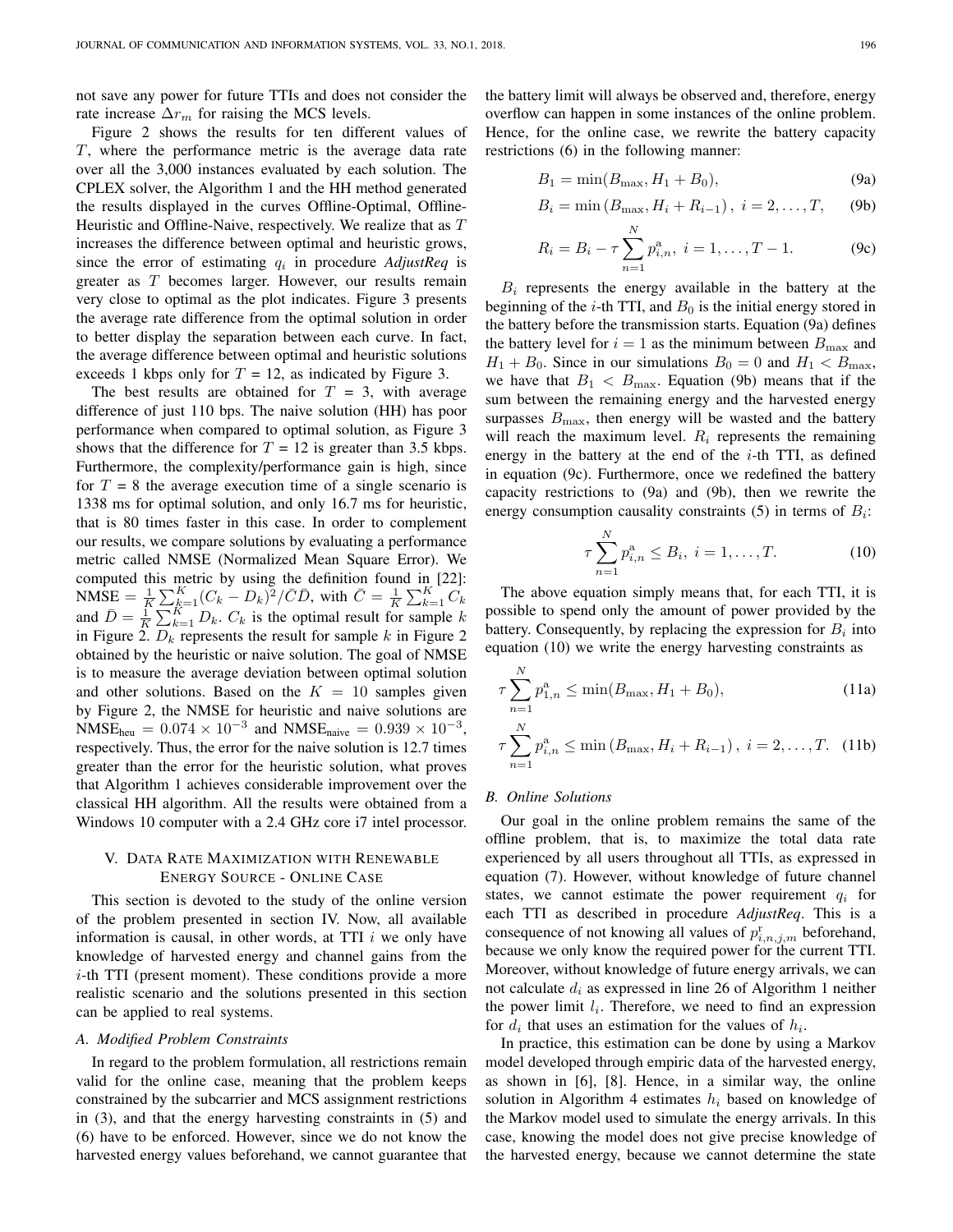Algorithm 4 Online Solution with Knowledge of the Markov Model

|     | 1: $\Delta r_{m-1} = r_m - r_{m-1}$ , for $m = 2, , M$                                                             |
|-----|--------------------------------------------------------------------------------------------------------------------|
|     | $p_{i,n}^{\rm a}=0,~\forall i,~\forall n$<br>2: $b_{\text{rem}} = b_0$                                             |
|     | 3: $\lambda_{i,n} = 1, \forall i, \forall n$<br>$\lambda_{i,1}=0, \ \forall i$                                     |
| 4:  | for $i \leftarrow 1$ to T do                                                                                       |
| 5:  | Calculate $p_{i,n,j,m}^{\rm r}$ for the current TTI                                                                |
| 6:  | $u_{i,n} = \operatorname{argmin}(p_{i,n,j,M}^{\mathrm{r}} : \forall j \in \mathcal{J}), \ \forall n$               |
| 7:  | $p_{i,n,m}^{\mathrm{s}}=p_{i,n,j,m}^{\mathrm{r}},\ \forall n,\ \forall m,\ \mathrm{for}\ j=u_{i,n}$                |
| 8:  | $\Delta p_{i,n,m-1}^{\rm s} = p_{i,n,m}^{\rm s} - p_{i,n,m-1}^{\rm s}, \ \forall n, \text{ for } m = 2, \ldots, M$ |
| 9:  | $c_{i,n,m} = \Delta p_{i,n,m}^{\rm s}/\Delta r_m, \ \forall n, \ \text{for} \ m = 1, \ldots, M-1$                  |
| 10: | $c_{i,n,M} = \infty, \forall n$                                                                                    |
| 11: | $\Delta p_{i,n,M}^{\rm s} = \infty, \ \forall n$<br>$b_i = h_i + b_{\rm rem}$<br>$d_i=0$                           |
| 12: | if $b_i > b_{\text{max}}$ then $b_i = b_{\text{max}}$                                                              |
| 13: | end if                                                                                                             |
| 14: | if $i < T$ then                                                                                                    |
| 15: | for $k \leftarrow 1$ to S do                                                                                       |
| 16: | if $h_i > \omega_k$ and $h_i \leq \omega_{k+1}$ then $s = k$                                                       |
| 17: | break                                                                                                              |
| 18: | end if                                                                                                             |
| 19: | end for                                                                                                            |
| 20: | for $t \leftarrow i + 1$ to T do                                                                                   |
| 21: | $s = \mathop{\rm argmax}(P_{s,k}: k = 1, \ldots, S)$                                                               |
| 22: | $p_t^{\rm h} = \omega_s + h_{\rm max}/2S$                                                                          |
| 23: | end for                                                                                                            |
| 24: | $d_i = (b_i(T - i) - \sum_{t=i+1}^{T} p_t^h)/(T - i + 1)$                                                          |
| 25: | if $d_i < 0$ then $d_i = 0$                                                                                        |
| 26: | end if                                                                                                             |
| 27: | end if                                                                                                             |
| 28: | $l_i = b_i - d_i$ $s_{\text{pow}} = 0$ $p = 0$ $n = 1$                                                             |
| 29: | while $s_{\text{pow}} < l_i$ do                                                                                    |
| 30: | $p_{i,n}^{\rm a}=p_{i,n}^{\rm a}+p$                                                                                |
| 31: | $\lambda_{i,n} = \lambda_{i,n} + 1$                                                                                |
| 32: | $n = \text{argmin}(c_{i,k,1} : \forall k \in \mathcal{N})$                                                         |
| 33: | $p=\Delta p_{i,n,1}^{\mathrm{s}}$                                                                                  |
| 34: | $c_{i,n,m} = c_{i,n,m+1}$ , for $m = 1, , M-1$                                                                     |
| 35: | $\Delta p_{i,n,m}^{\rm s} = \Delta p_{i,n,m+1}^{\rm s}$ , for $m = 1, , M - 1$                                     |
| 36: | $s_{\text{pow}} = s_{\text{pow}} + p$                                                                              |
| 37: | end while                                                                                                          |
| 38: | $b_{\mathrm{rem}} = b_i - \sum_{n=1}^N p_{i,n}^{\mathrm{a}}$                                                       |
|     | $39:$ end for                                                                                                      |
|     | 40: $r_{\text{total}} = \sum_{i=1}^{T} \sum_{n=1}^{N} r_m$ , for $m = \lambda_{i,n}$                               |

transitions neither the exact amount of energy obtained in a state. Thus, with knowledge of the current state, we guess the next state as indicated by the highest transition probability. Then, we guess that the harvested energy will be the average value of the predicted state.

The solution presented in Algorithm 4 is strongly based on the heuristic we described in Algorithm 1. Nevertheless, the online algorithm does not run the procedures *AdjustReq* and *AdjustPA*. The former procedure cannot run because we do not know  $p_{i,n,j,m}^{\text{r}}$  beforehand. And the latter procedure cannot run since we know  $h_i$  only causally, what means that we cannot predict the battery overflow for the next TTI. Consequently, adjust the power allocation would be senseless because we are not sure if the battery will overflow. For this reason, the overflow is not always prevented, and we have to redefine the energy harvesting constraints to (11a) and (11b).

We start Algorithm 4 in line 1 by calculating  $\Delta r_m$ , and in line 2 we create a new variable,  $b_{\text{rem}}$ , that represents the power provided by the remaining energy in the battery. Initially,  $b_{\text{rem}}$ is set to  $b_0$  and then it is continually updated in line 38. Next, we initialize  $p_{i,n}^{\text{a}}$  and  $\lambda_{i,n}$  in lines 2 and 3. Then, we run the *for* loop from lines 4 to 39, and in lines 5 to 10 we compute  $p_{i,n,j,m}^{\rm r}, u_{i,n}, p_{i,n,m}^{\rm s}, \Delta p_{i,n,m}^{\rm s}$  and  $c_{i,n,m}$  only for the current TTI, since all available information is causal. Hence, in line 11, we set  $d_i$  to zero, and update the battery power  $b_i$  by adding the

## Algorithm 5 Online Solution with General Markov Model

1: Repeat Algorithm 4 from lines 1 to 13 2: if  $i < T$  then 3: for  $k \leftarrow 1$  to 3 do 4: if  $h_i > \phi_k$  and  $h_i \le \phi_{k+1}$  then  $s = k$ <br>5. hreak 5: break<br>6: end if 6: **end if**  $7<sup>1</sup>$  end for end for 8:  $p^{\rm h} = \phi_s + h_{\rm max}/6$ 9:  $d_i = (T - i)(b_i - p^h)/(T - i + 1)$ 10: if  $d_i < 0$  then  $d_i = 0$ <br>11: end if end if 12: end if 13: Repeat Algorithm 4 from lines 28 to 40

harvested power  $h_i$  to the remaining power  $b_{\text{rem}}$ . The condition in line 12 enforces the battery capacity restrictions in (9a) and (9b) by limiting  $b_i$  to  $b_{\text{max}}$ . Thus, if  $i < T$ , we calculate  $d_i$ as described in lines 15 to 26. Firstly, we need to determine the current state of the Markov model by checking the power interval which  $h_i$  belongs. These intervals are defined by

$$
\Omega_k = [(k-1)(h_{\text{max}}/S), k(h_{\text{max}}/S)], k = 1, ..., S. (12)
$$

Therefore, the limits of the power intervals are given by

$$
\omega_k = (k-1)(h_{\text{max}}/S), \ k = 1, \dots, S+1.
$$
 (13)

In real systems,  $\Omega_k$  represents the empirical Markov model, and P is the transition probability matrix obtained from empirical data. Continuing Algorithm 4, we run a loop, from lines 15 to 19, that iterates over each state  $k$  until we find the state s corresponding to  $h_i$ . This is done by checking if  $h_i$  is limited between  $\omega_k$  and  $\omega_{k+1}$ .

Once we determined the current state  $s$ , we can guess the next harvested power values,  $p_t^{\text{h}}$  for  $t = i + 1, \dots, T$ . This is shown in lines 20 to 23, where we predict the next state s by choosing the most likely state transition indicated by P. Then, we set  $p_t^h$  to the average value of the predicted state s. This process continues until we guess all values for  $p_t^{\text{h}}$ , what means that we predict a chain with possible power values for the coming TTIs. Finally, we calculate  $d_i$  as expressed in line 24, which is a simplification of the equation in line 26 of Algorithm 1. In the online problem, we assume that all values of  $q_i$  are equivalent for each TTI, which is  $q_i = q, \forall i \in \mathcal{T}$ . This assumption cancels out all values of  $q_i$  and we obtain:

$$
d_i = (b_i(T - i) - \sum_{t=i+1}^{T} p_t^h) / (T - i + 1).
$$
 (14)

Furthermore, in equation (14), we replace  $h_t$  for  $p_t^{\text{h}}$ , which represents the estimated amount of power to be harvested in the next TTIs. The results obtained for the online problem heavily depend on a good estimation of  $p_t^{\text{h}}$ . In many occasions, a bad guess for  $p_t^{\text{h}}$  will lead to poor results. For example, if we predict a high value for  $p_t^{\text{h}}$  in the next TTI, then we will spend more power in the current TTI, since we have enough power for the next transmission. However, if the prediction fails and we harvest a small value of  $h_t$ , we may not load some cheap bits in the next TTI since we spent much power loading costly bits in the current TTI. This causes a less efficient resource allocation and decreases the total data rate.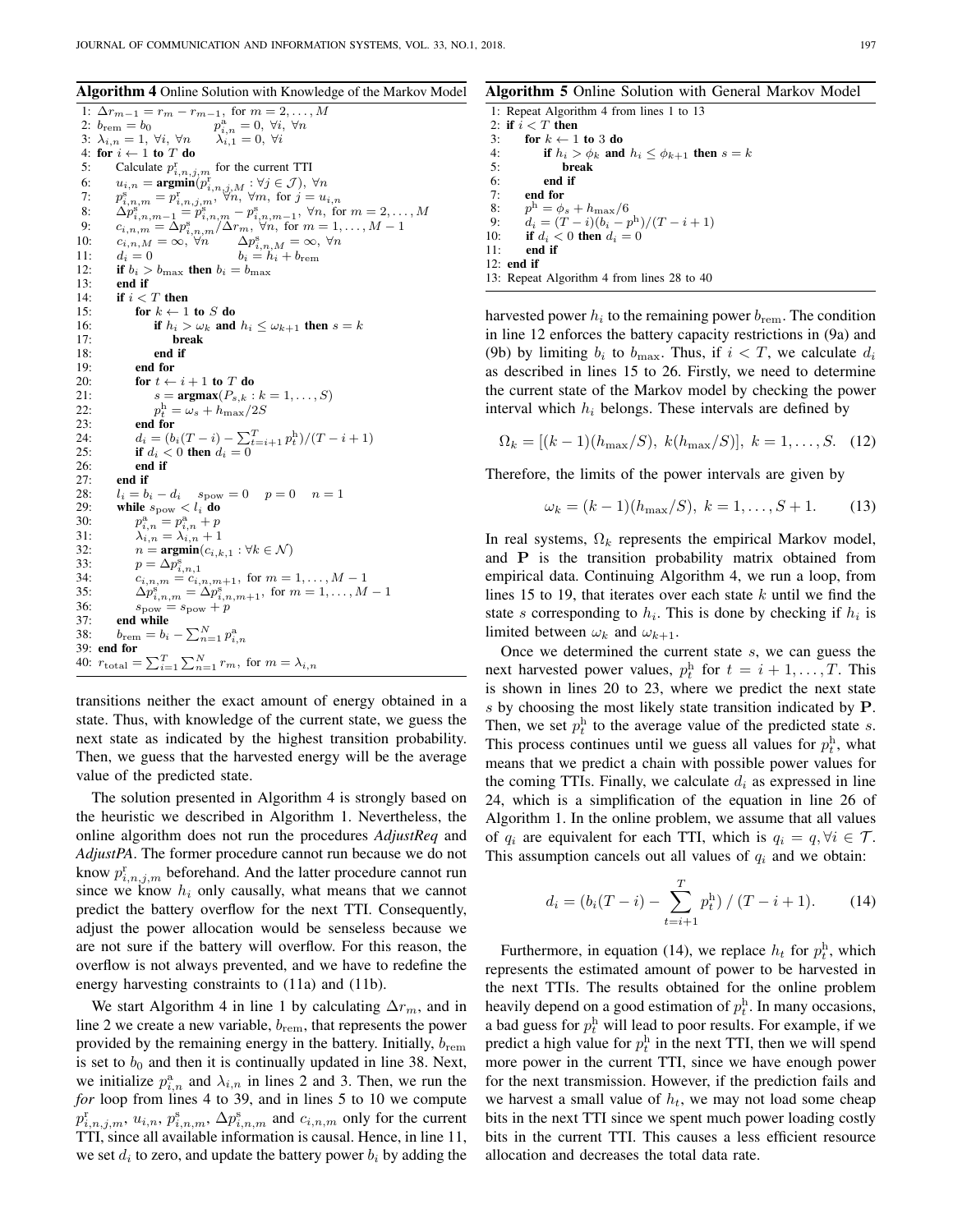

Fig. 4. Average data rate versus number of TTIs, for  $M = 16$ ,  $N = 15$ ,  $J = 10, T = 5$  to 14,  $h_{\text{max}} = 112$  mW,  $b_{\text{max}} = 208$  mW and  $S = 7$ .

After calculating  $d_i$ , we check if  $d_i < 0$  in line 25, which happens if  $b_i$  is small when compared to  $p_t^{\text{h}}$ . Since  $d_i < 0$ violates the restrictions in equation (10), in this case we set  $d_i$ to zero. Thereafter, in line 28, we compute the power limit  $l_i$ by applying the power decrease  $d_i$  to  $b_i$ . Then, we calculate the power allocation  $p_{i,n}^{\text{a}}$  by running the *while* loop from lines 29 to 37, exactly as in Algorithm 1. Lastly, in line 38, we update  $b_{\text{rem}}$  by subtracting the allocated power from  $b_i$ . And in line 40, we finally compute the total data rate with knowledge of the MCSs stored in  $\lambda_{i,n}$ .

Algorithm 4 shows a solution that requires knowledge of the Markov model that simulates the energy harvesting process. Nevertheless, this model may not always be available, mainly because of the difficulties in obtaining enough data to generate a precise model. For example, in [8] the authors generated a Markov model from data collected over 20 years. Moreover, in order to account for weather changes throughout the seasons, we may need a different model for each month [8]. Therefore, we propose an online solution that uses a general Markov model to predict the harvested energy. This general model is a special case of  $\Omega_k$ , when  $S = 3$ . Thus, the model has only three states: low, middle and high energy states.

Algorithm 5 presents a similar solution to Algorithm 4. In line 1, we repeat the initial part of Algorithm 4 from lines 1 to 13. Thereafter, we rewrite the code snippet from lines 14 to 27 of Algorithm 4, that refers to the calculation of  $d_i$ . In fact, this is the only difference between both solutions, as described in lines 2 to 12 of Algorithm 5. Now, since we do not know the empirical Markov model, we use a general model with  $S = 3$ . Hence, the new limits for determining the current state  $s$  are:

$$
\phi_k = (k-1)(h_{\text{max}}/3), \ k = 1, 2, 3, 4. \tag{15}
$$

Once we know the current state, after running lines 3 to 7, we simply predict that this state will preserve itself for all TTIs. This means that  $p_t^{\text{h}} = p^{\text{h}}$ , for  $t = i + 1, ..., T$ . Then, in line 8, we compute  $p^{\text{h}}$  as the average value of state s.

The assumption of state conservation comes from the nature of Markov models for harvested energy. As shown in [7], the energy harvesting environment typically changes slowly, which heavily contributes to state conservation. This becomes evident in [6], since the probabilities in P tend to concentrate on the main diagonal, what confirms the assumption of state preservation. In addition, [7] shows that the harvested energy



Fig. 5. Average rate difference versus number of TTIs, for  $M = 16$ ,  $N = 15$ ,  $J = 10, T = 5$  to 14,  $h_{\text{max}} = 112$  mW,  $b_{\text{max}} = 208$  mW and  $S = 7$ .

varies considerably inside a state, what justifies the choice of  $p<sup>h</sup>$  as the mean value in order to decrease the average error.

Continuing Algorithm 5, in line 9 we calculate  $d_i$  through a simplified version of equation (14). Since we assume that  $p_t^{\text{h}} = p^{\text{h}}$ , we reduce the computation of  $d_i$  to

$$
d_i = (T - i)(b_i - p^{\rm h}) / (T - i + 1).
$$
 (16)

This is an interesting result because equation (16) suggests to save less and less energy for future TTIs as the time passes. In order to illustrate this, consider the case for  $T = 10$ . In the first TTI, we have that  $d_1 = (9/10)(b_1 - p^h)$ , what means that we save 90% of the difference between  $b_1$  and  $p<sup>h</sup>$  to next TTIs. Then, for  $i = 2$ , we have that  $d_2 = (8/9)(b_2$  $p<sup>h</sup>$ ), and now we save 88.9% of the power difference. The process continues until we save only 50% of this difference when  $i = 9$ . Thus, it is worth noting that the series  $t/(t + 1)$ , for  $t = T - 1, \ldots, 1$ , appears as a natural pattern in the online solution of our problem. Finally, after we check for negative  $d_i$  in line 10, then we repeat Algorithm 4 from lines 28 to 40.

#### *C. Performance Evaluation*

Once we presented two online solutions for our problem, now we analyze the performance of the online case when compared to the offline case. We used the same simulation parameters chosen previously in section IV, with the exception of  $T$  that now varies from 5 to 14. This change aims to better display the progress of each solution. Similarly to Figure 2, Figure 4 shows the average data rate over 3,000 instances of the problem for each value of  $T$ . The curves for both online solutions are located between the curves for heuristic and naive solutions, as expected. The online solution with knowledge of the Markov model, shown in Algorithm 4, generated the results displayed in the curve Online-Know. The curve Online-General corresponds to the online solution with general Markov model, presented in Algorithm 5.

As we can see, the general Markov model provides a good estimation for the model used in our simulations, since the curves of the online solutions are very close to each other. Therefore, this general model offers a reasonable solution, given its simplicity and its considerable improvement over the HH algorithm (naive solution). Since it is not easy to build an empirical Markov model [8], the general model becomes very useful in practice because it only requires knowledge of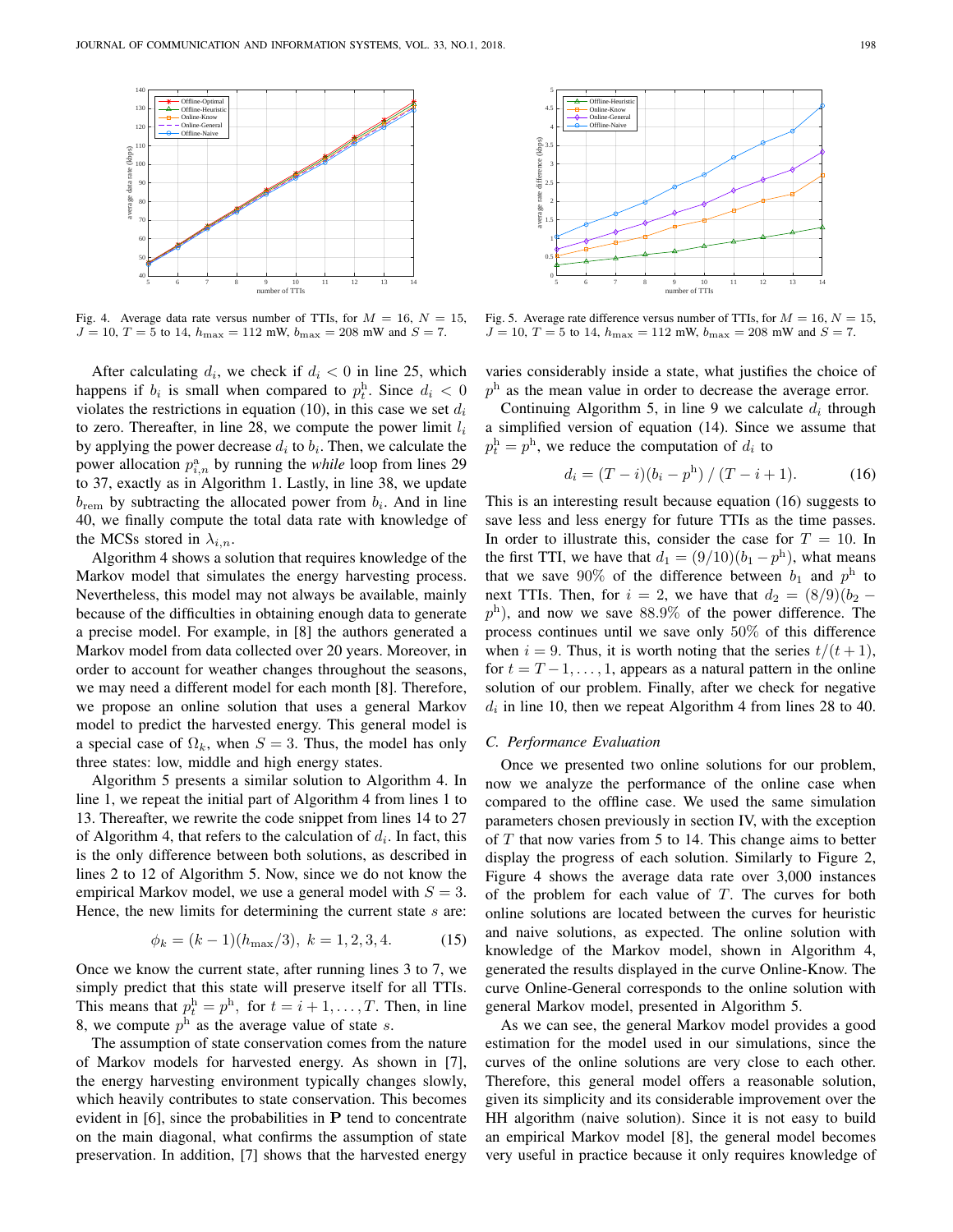the maximum harvested power,  $h_{\text{max}}$ . In Figure 5, we see that the rate difference between optimal and heuristic grows almost linearly as  $T$  increments. However, this is not the case for the other solutions, since the difference from the optimal solution grows more and more as  $T$  increases. This is clear when the curves become steeper in the interval between  $T = 13$  and  $T = 14$ . In order to compare the results, we analyze the problem for  $T = 14$ , when the differences from the optimal result are maximum.

Firstly, the offline heuristic solution reaches 1.3 kbps of difference when  $T = 14$ . Now, without knowledge of future energy arrivals and future channel gains, the difference more than doubled to 2.7 kbps in the Online-Know solution. This proves how the results are inferior in practical systems with realistic conditions. Then, the difference increases to 3.3 kbps in the Online-General solution, which is still better than the naive solution for  $T = 12$ , that reaches 3.6 kbps. Lastly, far from the other solutions, we have the naive solution with 4.6 kbps of difference when  $T = 14$ . This shows the importance of saving energy for next TTIs as we limit the spent power to  $l_i$ , and consequently, we see how essential is the calculation of  $d_i$  in order to improve results. Additionally, by taking the samples in Figure 4, we calculated the NMSE for curves Offline-Heuristic, Online-Know, Online-General and Offline-Naive: NMSE<sub>heu</sub> =  $0.083 \times 10^{-3}$ , NMSE<sub>know</sub> =  $0.321 \times 10^{-3}$ ,  $NMSE_{gen} = 0.529 \times 10^{-3}$  and  $NMSE_{naive} = 1.029 \times 10^{-3}$ . Thus, the results clearly show that the average deviation from the optimal solution is gradually increased as the other solution has less available information about the problem. Also, we see how poor the HH algorithm performs even with full knowledge of the problem variables.

# VI. DATA RATE MAXIMIZATION WITH HYBRID ENERGY SOURCE AND QOS CONSTRAINTS

In the previous problem, our goal was simply to maximize the total data rate with the resources available to perform the transmissions. In addition, we had to respect the physical limitations imposed by the OFDMA and EH systems. Now, we formulate a new problem that adds the difficulty to satisfy QoS requirements for each user. Since the amount of harvested energy is random by nature, we cannot hope to satisfy all users only with renewable energy sources [9]. Hence, we include a fixed energy supply from a non-renewable source in order to fulfill the demand for power. Therefore, similarly to [13], the BS is powered by a hybrid power system composed of a renewable and a non-renewable source. This complicates our problem, since we have to observe the QoS constraints as we maximize the total rate, and because we have to respect the power limitations of the non-renewable source.

#### *A. Problem Formulation and Optimal Solution*

Before we present the new problem formulation, we define  $p_{i,n}^w$  as the power allocated from source w to subcarrier n in the *i*-th TTI. We use  $w = 1$  for the renewable source, and  $w = 2$  to the non-renewable source. This means that the power allocated to a subcarrier comes in part from source 1, in part from source 2. Thus, we define a continuous decision variable  $y_{i,n,w,j,m} \in [0,1]$ , that assumes a value bigger than zero when subcarrier *n* transmits to user *j* during the *i*-th TTI with energy from source w that provides  $100 \cdot y_{i,n,w,j,m}$ percent of the power needed to achieve MCS m.

The binary decision variable  $x_{i,n,j,m}$  previously defined is also present in the new problem, since we calculate the total data rate as expressed in equation (2). Moreover, the problem remains constrained by the subcarrier and MCS assignment restrictions in equation (3). Finally, in order to determine a feasible configuration for  $y_{i,n,w,j,m}$ , we define the following restrictions:

$$
y_{i,n,1,j,m} + y_{i,n,2,j,m} = x_{i,n,j,m}, \ \forall i, \ \forall n, \ \forall j, \ \forall m. \tag{17}
$$

The restrictions in (17) ensure that the powers  $p_{i,n}^1$  and  $p_{i,n}^2$ will always complement each other, as  $p_{i,n}^1 + p_{i,n}^2$  sums up to 100% of the power required to load subcarrier  $n$  at TTI  $i$ . In other words, the percentages in  $y_{i,n,1,j,m}$  and  $y_{i,n,2,j,m}$  must sum up to 1 or 0, as indicated by  $x_{i,n,j,m}$ .

Furthermore, we define  $p_{i,n}^1$ , the power spent by the renewable source in subcarrier *n* at TTI *i*, in terms of  $y_{i,n,w,j,m}$ :

$$
p_{i,n}^1 = \sum_{j=1}^J \sum_{m=1}^M p_{i,n,j,m}^{\mathrm{r}} y_{i,n,1,j,m}, \ \forall i, \ \forall n. \tag{18}
$$

Consequently, we rewrite the energy harvesting constraints in terms of  $p_{i,n}^1$ :

$$
\sum_{i=1}^{t} \sum_{n=1}^{N} p_{i,n}^{1} \le \frac{1}{\tau} \sum_{i=1}^{t} H_{i}, \ t = 1, \dots, T,
$$
 (19a)

$$
\sum_{i=1}^{t+1} H_i - \tau \sum_{i=1}^t \sum_{n=1}^N p_{i,n}^1 \le B_{\text{max}}, \ t = 1, \dots, T-1. \tag{19b}
$$

Then, we define  $p_{i,n}^2$ , the power spent by the non-renewable source in subcarrier *n* at TTI *i*, in terms of  $y_{i,n,w,j,m}$ :

$$
p_{i,n}^2 = \sum_{j=1}^J \sum_{m=1}^M p_{i,n,j,m}^r y_{i,n,2,j,m}, \ \forall i, \ \forall n. \tag{20}
$$

The next restriction regards the power provided by the nonrenewable source that provides a fixed amount of power,  $p_{\text{fix}}$ , per TTI. Hence,  $p_{i,n}^2$  is restricted to:

$$
\sum_{n=1}^{N} p_{i,n}^2 \le p_{\text{fix}}, \ \forall i. \tag{21}
$$

The final restriction regards the QoS constraints that ensure a minimum data rate,  $Q_j$ , to be experienced by each user j throughout the  $T$  TTIs. Therefore, the QoS requirements are:

$$
\sum_{i=1}^{T} \sum_{n=1}^{N} \sum_{m=1}^{M} r_m x_{i,n,j,m} \ge Q_j, \ \forall j.
$$
 (22)

Now, we need the values of  $x_{i,n,j,m}$  and  $y_{i,n,w,j,m}$  that maximize the total data rate for the optimization problem:

$$
\max_{\boldsymbol{x}, \boldsymbol{y}} \sum_{i=1}^{T} \sum_{n=1}^{N} \sum_{j=1}^{J} \sum_{m=1}^{M} r_m x_{i, n, j, m}, \tag{23}
$$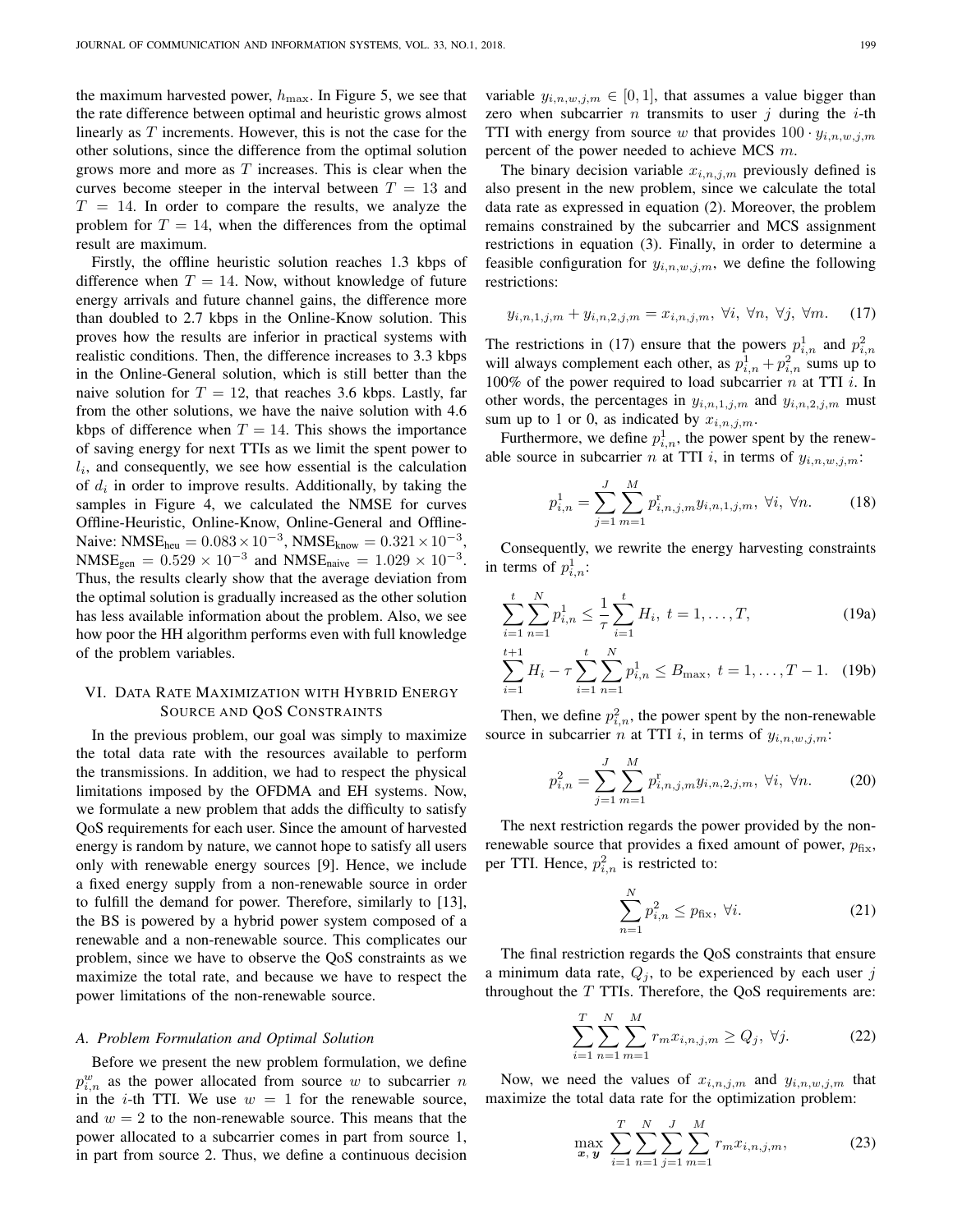subject to

Equations (3), (17), (19a), (19b), (21) and (22), (24a)

$$
x_{i,n,j,m} \in \{0,1\}, \ \forall i, \ \forall n, \ \forall j, \ \forall m,
$$
\n
$$
(24b)
$$

$$
y_{i,n,w,j,m} \in [0,1], \ \forall i, \ \forall n, \ \forall w, \ \forall j, \ \forall m. \tag{24c}
$$

This problem is a MILP (Mixed Integer Linear Programming) mathematical optimization, since we have continuous and discrete values for the decision variables. In order to obtain the optimal solution, we run the BB algorithm implemented by the CPLEX solver. The computational complexity has grown considerably in comparison with the problem presented in section IV, because of the many additional restrictions in (17), and specially because of the QoS constraints in (22). These QoS requirements completely change the reasoning behind the heuristic solution in the offline case. Our new heuristic solution is shown in Algorithm 6.

#### *B. Heuristic Solution*

We start Algorithm 6 by running the first four lines of Algorithm 1, where we compute the values of  $p_{i,n,j,m}^{\rm r}$ ,  $q_{i,n}^{\rm a}$ ,  $u_{i,n}$  and  $p_{i,n,m}^s$ . Differently from Algorithm 1, we do not decrease the power requirements in  $q_i$  by running procedure *AdjustReq*, because each value of  $q_i$  is decremented by  $p_{fix}$  in line 11 of Algorithm 6. This decrease is enough to remove the extra power in overloaded subcarriers. Thus, running  $Adjust$ Req would easily set  $q_i$  to zero, what worsens our results since  $q_i = 0$  means no need to spend power from the battery at TTI *i*. However, this is only true when  $p_{fix}$  is sufficient to achieve MCS  $M$  in all subcarriers at TTI  $i$ . Hence, the best action is simply to subtract  $p_{fix}$  from  $q_i$ . Then, we continue Algorithm 6 by running lines 17 to 22 of Algorithm 1, where we set the variables  $\Delta r_m$ ,  $\Delta p_{i,n,m}^{\rm s}$ ,  $c_{i,n,m}$ ,  $p_{i,n}^{\rm a}$ ,  $\lambda_{i,n}$  and  $b_1$ .

After we determine the values for all these variables, we run the *for* loop from lines 2 to 10 in Algorithm 6, that calculates the power allocated from the non-renewable source,  $p_{i,n}^2$ , for each TTI. This means that we raise the first MCS levels with power from  $p_{fix}$ , and then, we add power from the battery in order to achieve higher MCS levels. Also, we compute an initial power allocation without checking the QoS requirements, and next, we satisfy the QoS constraints by running the procedure *SatisfyQoS*. In line 3, we initialize  $s_{\text{pow}}$ , p and n on the goal to start the *while* loop from lines 4 to 6. This loop runs the HH-based method described in lines 34 to 40 of Algorithm 1, with the exception of loading  $p_{i,n}^2$ rather than  $p_{i,n}^{\text{a}}$ . Moreover, we limit the spent power to  $p_{\text{fix}}$ instead of limiting to  $l_i$ , and after the loop ends we obtain the values of  $p_{i,n}^2$  for TTI *i*. In line 7, we calculate  $\beta_i$  that is the remaining power from the fixed power supply at TTI i. Then, in line 8, we define  $\zeta_i$  as the difference between the last power increment p and  $\beta_i$ . Thus,  $\zeta_i$  is the power taken from the battery that complements  $\beta_i$  in order to apply the power increase p. Lastly, in line 9,  $\eta_i$  stores the subcarrier n that corresponds to  $p$  at TTI  $i$ .

In line 11, we compute  $q_i$  by subtracting  $p_{fix}$  from the sum of  $q_{i,n}^a$  for each n, and in case  $q_i < 0$ , we set it to zero in line 12. Next, we initialize all values of  $d_i$  to zero in line 13, and we begin the *for* loop from lines 14 to 35, that calculates

Algorithm 6 Heuristic Solution for Hybrid Power Systems 1: Repeat Algorithm 1 from lines 1 to 4 and 17 to 22 2: for  $i \leftarrow 1$  to T do 3:  $s_{\text{pow}} = 0$   $p = 0$   $n = 1$ 4: while  $s_{\text{pow}} < p_{\text{fix}}$  do<br>5: Repeat Algorithm 1 5: Repeat Algorithm 1 from lines 34 to 40 by replacing  $p_{i,n}^{\text{a}}$  for  $p_{i,n}^2$ 6: end while 7:  $\beta_i = p_{\text{fix}} - \sum_{n=1}^{N} p_{i,n}^2$ 8:  $\zeta_i = p - \beta_i$ <br>9:  $n_i = n$  $\eta_i = n$ 10: end for 11:  $q_i = -p_{fix} + \sum_{n=1}^{N} q_{i,n}^a$ , ∀i 12:  $q_i = 0$ ,  $\forall i$  where  $q_i < 0$ 13:  $d_i = 0, \forall i$ 14: for  $i \leftarrow 1$  to T do 15: if  $i < T$  and  $\sum_{t=i}^{T} q_t > 0$  then 16: Repeat Algorithm 1 from lines 26 to 30 17: **end if**<br>18:  $l_i = b$  $l_i = b_i - d_i$   $s_{\text{pow}} = \zeta_i$   $p = \zeta_i$   $n = \eta_i$ 19: if  $s_{\text{pow}} < l_i$  then 20: p  $n_{i,n}^2 = p_{i,n}^2 + \beta_i$ 21:  $\beta_i = 0$ <br>22: **end if** 22: end if<br>23: Repeat 23: Repeat Algorithm 1 from lines 33 to 41 by replacing  $p_{i,n}^{\text{a}}$  for  $p_{i,n}^{\text{1}}$ 24: if  $i < T$  then<br>25:  $f = (h_{i+1})$ 25:  $f = (h_{i+1} + b_i - \sum_{k=1}^{N} p_{i,k}^1) - b_{\text{max}}$ 26: if  $f > 0$  and  $s_{\text{pow}} < b_i$  then  $27:$  $\begin{array}{l} \mathbf{2} \\ i,n= p_{i,n}^{2} + \beta_{i} \\ \mathbf{1} \\ i,n= p_{i,n}^{1} + p \end{array}$ 28: 29:  $\lambda_{i,n} = \lambda_{i,n} + 1$ <br>30: **else if**  $f > 0$  **then** 30: **else if**  $f > 0$  **then**<br>31: *AdiustPA(* $\lambda$ *, u*, 31: *AdjustPA* $(\lambda, \mathbf{u}, \mathbf{p}^1, \mathbf{p}^r, i, f)$ 32: end if<br>33:  $h_{i+1} =$ 33:  $b_{i+1} = h_{i+1} + b_i - \sum_{n=1}^{N} p_{i,n}^1$ 34: end if 35: end for 36:  $\xi_j = 0, \forall j$ 37: for  $i \leftarrow 1$  to T do 38: for  $n \leftarrow 1$  to N do<br>39:  $m = \lambda_{i,n}$ 39:  $m = \lambda_{i,n}$ <br>40:  $i = u_{i,n}$ 40:  $j = u_{i,n}$ <br>
41:  $\xi_i = \xi_i$ 41:  $\xi_j = \xi_j + r_m$ <br>42: **end for** end for 43: end for 44:  $SatisfyQoS(\lambda, \mathbf{u}, \xi, \beta, p^1, p^2, p^{\mathbf{r}})$ 45:  $p_{i,n}^{\rm a}=p_{i,n}^{\rm 1}+p_{i,n}^{\rm 2}$ ,  $\forall i, \forall n$ 46:  $r_{\text{total}} = \sum_{j=1}^{J} \xi_j$ 

the power allocated from the battery,  $p_{i,n}^1$ , for each TTI. If we pass the conditions in line 15, then we determine the value of  $d_i$  as described in lines 26 to 30 of Algorithm 1. In this case, we add an extra condition regarding the sum of  $q_t$  in order to prevent division per zero in the computation of  $d_i$ . Hence, we continue in line 18, where we set  $l_i$ ,  $s_{\text{pow}}$ , p and n. The last three variables are set according to  $\zeta_i$  and  $\eta_i$ , since we will firstly raise the MCS level of the subcarrier pointed by  $\eta_i$ . If  $l_i$  is greater than  $\zeta_i$ , then we add the remaining power  $\beta_i$  to  $p_{i,n}^2$  in line 20. Thereafter,  $\beta_i$  is set to zero in line 21, since we spent all power from  $p_{fix}$  at TTI *i*.

If we satisfy the condition in line 19, then we add  $\zeta_i$  to  $p_{i,n}^1$ as we start the loop from lines 33 to 41 of Algorithm 1. This loop will gradually load  $p_{i,n}^1$  until we exceed the power limit  $l_i$ . After the loop ends, we calculate the battery overflow  $f$  in line 25, and if  $f > 0$  and  $s_{\text{pow}} < b_i$ , then we apply the last power increment p. In line 27, we add  $\beta_i$  to  $p_{i,n}^2$  since we may not run line 20 neither line 23, and we would still apply the power increase  $p = \beta_i + \zeta_i$ . Finally, if the overflow f remains greater than zero, then we run the procedure *AdjustPA* in line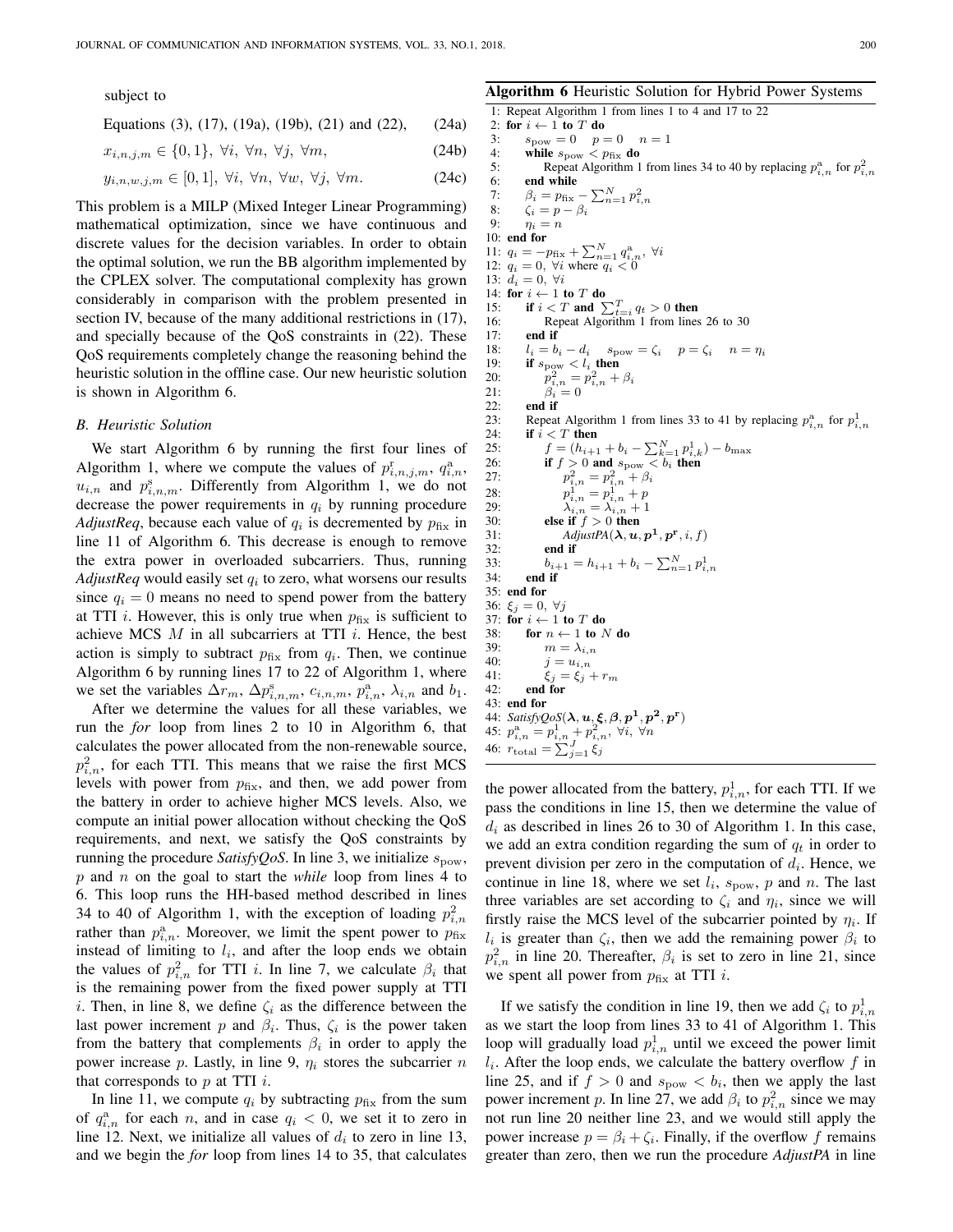31 by inputting  $p_{i,n}^1$  rather than  $p_{i,n}^a$ . Now, running procedure *AdjustPA* has some advantages, because as we take subcarrier n from user k in order to assign n to user j, we may favor a user that still needs to satisfy its QoS requirements. This is what happens most often, because  $k$  is more favored than  $j$ when the subcarrier assignment changes. In line 33, we update the battery level for the next TTI, and as the loop ends we have completed the initial power allocation for  $p_{i,n}^1$  and  $p_{i,n}^2$ . However, we need to check the QoS requirements, and then we compute the data rate experienced by each user  $j$  along all TTIs, given by  $\xi_i$ . The calculation of  $\xi_i$  is shown in lines 36 to 43. Consequently, we run the procedure *SatisfyQoS* in line 44, and after it runs, we determine  $p_{i,n}^{\text{a}}$  and the total data rate as described in lines 45 and 46, respectively.

Algorithm 7 shows the procedure *SatisfyQoS*, that iterates over each user  $j$  until all users are satisfied. We start in lines 3 and 4 by sorting the channel gains for user  $j$  in descending order, where  $\theta_{i,n}$  stores the sorted gains and  $\mu_{i,n}$  stores the subcarriers corresponding to the sorted values. In line 5, we calculate  $\Delta Q$ , that is the difference between the desired QoS and the current data rate for user  $j$ . Then, in line 6 we set the variable f, that determines the fraction of  $\Delta Q$  that must be added to  $\xi_j$  when we assign subcarrier *n* to user *j*. Initially, we set  $f$  to one, what means that we wish to add the whole value of  $\Delta Q$  to  $\xi_i$  in the first subcarrier assignment. If this is not possible, then we increment  $f$  until we are able to add at least  $\Delta Q/f$  to  $\xi_i$ . This is done to minimize the number of changes in  $u_{i,n}$ , what maximizes  $r_{total}$  since the initial assignment stores the best matches between  $n$  and  $j$  in the sense of rate maximization.

The *while* loop from lines 7 to 36 runs until we satisfy the QoS constraints for user  $j$ . And after it starts, we load the variables  $\theta_{i,n}$  and  $\mu_{i,n}$  to  $g_{i,n}$  and  $\psi_{i,n}$ , respectively. This is done to refresh the values of  $g_{i,n}$  and  $\psi_{i,n}$  after we leave the loop beginning at line 10. This loop finishes if we satisfy the QoS restrictions or if we use up all the values of  $g_{i,n}$ . In line 11, we determine  $i$ , that is the TTI corresponding to the greatest gain for user j found in  $g_{t,1}, \forall t \in \mathcal{T}$ . Next, in line 12, we set  $n$  to the subcarrier that has the greatest gain as pointed by  $\psi_{i,1}$ . Hence, in lines 13 and 14, m stores the achieved MCS in subcarrier  $n$  at TTI  $i$ , and  $k$  stores the user who was assigned to subcarrier n at TTI i. For TTI i, the idea is to take the power for allocating  $n$  with MCS  $m$  to user  $k$ and use it to allocate  $n$  with MCS  $c$  to user  $i$ .

Therefore, in line 15, we define  $p = \beta_i + p_{i,n}^2 + p_{i,n}^1$  as the power available to assign subcarrier  $n$  with MCS  $c$  to user  $j$ at TTI  $i$ . Now, we have to determine the MCS  $c$  that can be achieved with the available power  $p$ . This is done by running the *for* loop from lines 16 to 21, that computes the biggest value of c for  $p > p_{i,n,j,c}^{\rm r}$ . If we do not pass the condition in line 17, this means that  $p > p_{i,n,j,M}^r$ , and  $c = M$  since this is the last value of c in the *for* loop. Then, in line 22, we check the conditions needed to apply the new subcarrier assignment. Firstly,  $r_c$  has to add at least  $\Delta Q/f$  to  $\xi_j$ . Secondly, we need to maintain user k satisfied, as we subtract  $r_m$  from  $\xi_k$  still respects the QoS constraints for user  $k$ . If the conditions are favorable, we take subcarrier n from user  $k$  and assign  $n$  to user j. Finally, this results in subtracting  $r_m$  from user k and

# Algorithm 7 Satisfy QoS Constraints

```
1: procedure Satisfy QoS(\lambda, u, \xi, \beta, p^1, p^2, p^r)2: for j \leftarrow 1 to J do<br>3: \theta_i = \text{sortedesc}(c)3: \theta_i = \text{sortedesc}(\alpha_{i,n,j} : \forall n \in \mathcal{N}), \forall i, \text{ where } \theta_i = \{\theta_{i,n} : \forall n \}<br>4: \mu_i = \text{argsortdesc}(\alpha_{i,n,j} : \forall n \in \mathcal{N}), \forall i, \quad \mu_i = \{\mu_{i,n} : \forall n \}4: \mu_i = \text{argsortdesc}(\alpha_{i,n,j} : \forall n \in \mathcal{N}), \forall i, \quad \mu_i = {\mu_{i,n} : \forall n}<br>5: \Delta Q = Q_i - \xi_i5: \Delta Q = Q_j - \xi_j<br>6: f = 16: f = 1<br>7: while
 7: while \xi_j < Q_j do<br>8: a_{ij} = \theta_{ij} \forall i8: g_{i,n} = \theta_{i,n}, \forall i, \forall n<br>9: \psi_{i,n} = \mu_{i,n}, \forall i, \forall n9: \psi_{i,n} = \mu_{i,n}, \forall i, \forall n<br>10: while \xi_i < Q_i and
10: while \xi_j < Q_j and \sum_{t=1}^T g_{t,1} > 0 do
11: i = \mathop{\mathrm{argmax}}_{n \in \mathcal{V}_{i-1}} (g_{t,1} : \forall t \in \mathcal{T})<br>12: n = \psi_{i-1}12: n = \psi_{i,1}<br>13: m = \lambda_{i,n}13: m = \lambda_{i,n}<br>14: k = u_{i,n}k = u_{i,n}15:<br>
p = \beta_i + p_{i,n}^2 + p_{i,n}^1<br>
16:<br>
for c \leftarrow 1 to M do
17: if p < p_{i,n,j,c}^{\text{r}} then<br>
18: c = c - 119: break
20: end if<br>
21: end for
                             end for
22: if r_c \ge \Delta Q/f and \xi_k - r_m \ge Q_k then<br>23: \xi_k = \xi_k - r_m23: \xi_k = \xi_k - r_m<br>24: \xi_i = \xi_i + r_c24: \xi_j = \xi_j + r_c<br>25: \lambda_{j} = c25: \lambda_{i,n} = c<br>26: u_{i,n} = j26: u_{i,n} = j<br>
27 \cdot \cdot \cdot \cdot = n^227: p = p_{i,n}^228: p
                                     \hat{p}_{i,n}^2 = p_{i,n,j,c}^{\mathrm{r}} - p_{i,n}^{\mathrm{r}}29: \beta_i = \beta_i + p - p_{i,n}^230: end if
31: \psi_{i,n} = \psi_{i,n+1}, \text{ for } n = 1, ..., N-1<br>32. a_{i,n} = a_{i,n+1} \text{ for } n = 1, ..., N-132: g_{i,n} = g_{i,n+1}, for n = 1, ..., N-1<br>33: g_{i,N} = 033: g_{i,N} = 0<br>34. end while
                       end while
35: f = f + 136: end while
37: end for
38: end procedure
```
in adding  $r_c$  to user j, as shown in lines 23 and 24.

Moreover, we update the MCS and the subcarrier assignment stored in  $\lambda_{i,n}$  and  $u_{i,n}$ , as shown in lines 25 and 26. We also need to adjust the power spent in this new assignment, thus, we update  $p_{i,n}^2$  as we keep the power allocated from the battery unchanged. This is done in line 28, where we set  $p_{i,n}^2$ to the difference between  $p_{i,n,j,c}^{\text{r}}$  and  $p_{i,n}^{\text{1}}$ . Lastly, in line 29, we update  $\beta_i$  by adding to it the difference  $p - p_{i,n}^2$ , where p is the previous value of  $p_{i,n}^2$  stored in line 27. In this case,  $\beta_i$  tends to increase because  $c \leq m$ . Nevertheless, it may decrease if  $\beta_i$ , in addition to  $p_{i,n}^2 + p_{i,n}^1$ , has enough power to raise an extra MCS level, what may turn  $c$  equal to  $m$ . On the other hand, the total data rate tends to decrease since  $c \leq m$ , and in the best case, it simply remains unchanged. Hence, it becomes clear how the QoS constraints decrease  $r_{\text{total}}$ . Continuing Algorithm 7, in lines 31 and 32 we update  $\psi_{i,n}$  and  $g_{i,n}$ , and in line 33 we set  $g_{i,N}$  to zero to indicate that one gain was used up. After the loop ends in line 34, we increment  $f$  by one in line 35, and after we satisfy all users the procedure *SatisfyQoS* terminates.

#### *C. Performance Evaluation*

In order to assess the effectiveness of Algorithm 6, we ran simulations for three different values of QoS requirements. Initially, we define  $\mu = \frac{1}{M} \sum_{m=1}^{M} r_m$  as the average over all possible values of  $r_m$ . Next, we define  $Q_j = T \cdot \mu$ ,  $\forall j \in \mathcal{J}$ , as the middle QoS requirement for each user  $j$ . This means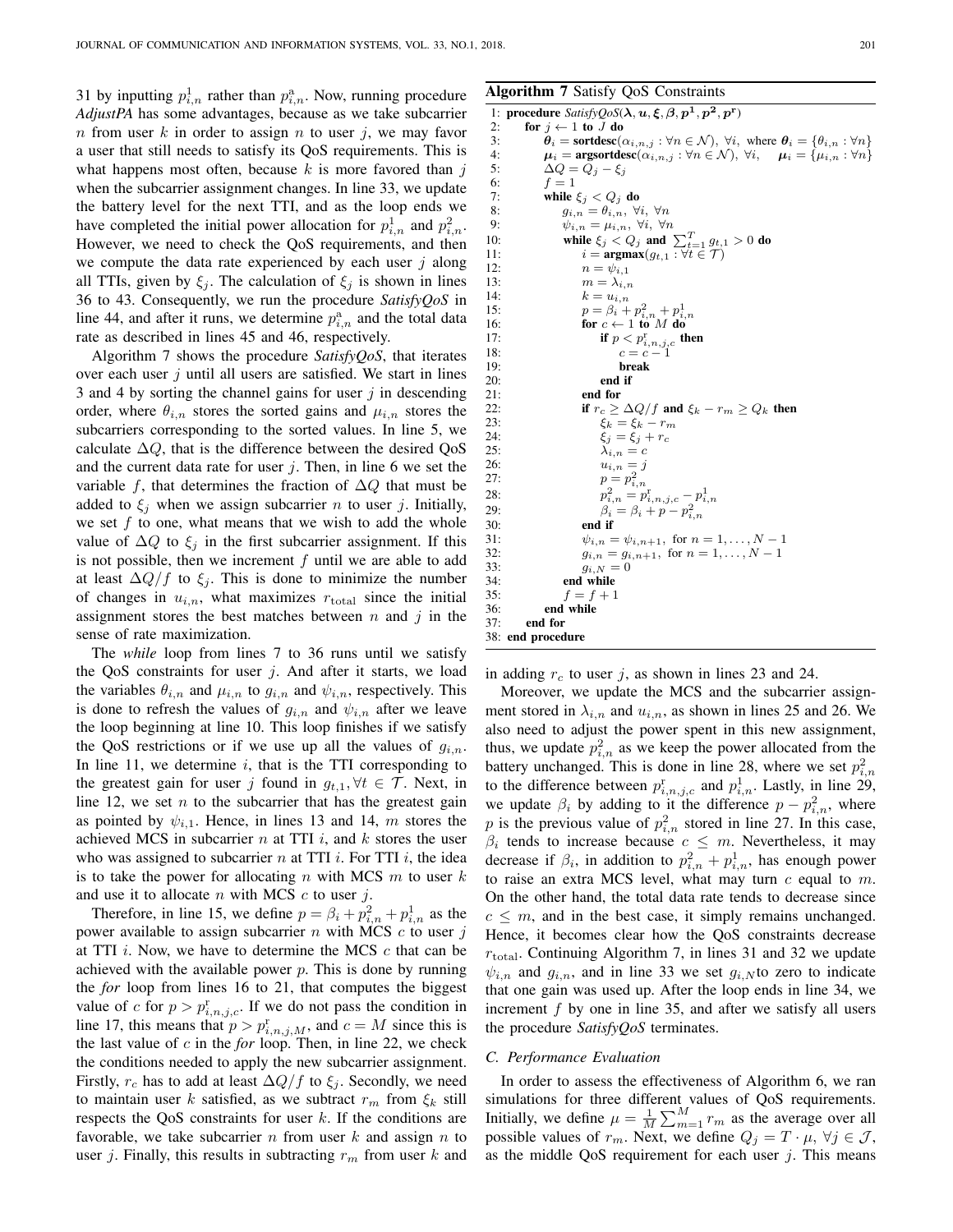

Fig. 6. Average data rate versus number of TTIs, for  $M = 16$ ,  $N = 12$ ,  $J = 6, T = 4$  to 11,  $h_{\text{max}} = 112$  mW,  $b_{\text{max}} = 240$  mW,  $p_{\text{fix}} = 96$  mW,  $S = 7$ , and  $Q_j$  for middle QoS.

that, at the end of  $T$  TTIs, all users have to achieve at least the data rate that is equivalent to experiment  $\mu$  bps at each TTI. Consequently, we define the low and high QoS requirements for each user j as  $Q_j = (T - 1) \cdot \mu$  and  $Q_j = (T + 1) \cdot \mu$ , respectively. We also define  $p_{fix} = 96$  mW, and we decrease the values of N and J to  $N = 12$  and  $J = 6$ . This reduction aims to minimize the effects of high memory consumption and high computational time to obtain the optimal solution. Additionally, we increase the battery capacity to  $b_{\text{max}} = 240$ mW in order to reduce the occurrences of battery overflow, since we added  $p_{fix}$  to the power supply. The Algorithm 6 generated the results for the Heuristic-HighQoS, Heuristic-MidQoS and Heuristic-LowQoS curves. The CPLEX solver generated the results for the Optimal-MidQoS and Optimal-LowQoS curves. Figure 6 shows the average data rate over 1,000 instances of the problem for  $T = 4$  to 11.

Also, this figure shows the results for optimal and heuristic solutions when  $Q_i$  assumes a middle QoS requirement. We realize that the difference between both solutions increases as  $T$  grows but, as we shall see, not in the same way for each value of QoS. Figure 7 shows how these differences grow as we vary the required QoS. We observe that, for low and middle QoS scenarios, the differences from the optimal solution grow faster than in high QoS scenarios. On the other hand, the heuristic solution presents the worst performance with high QoS, because it performs extra changes in the subcarrier assignment on the goal to satisfy the QoS constraints.

Curiously, even though the differences are greater, they slowly increased in the high QoS problem, specially in the interval between  $T = 9$  and  $T = 10$ . Like this, the curves in Figure 7 tend to become closer since we have more time to fulfill the QoS requirements as  $T$  grows. For example, in  $T = 4$  the HighQoS and MidQoS curves differ by 434 bps, and in  $T = 11$  they differ only by 206 bps. Thus, higher QoS demands have minor effects in the heuristic solution for bigger values of  $T$ . Despite this fact, the difference between optimal and heuristic will always grow because the problem is more complex when  $T$  increases. Moreover, we calculated the NMSE for each value of QoS in order to measure the impact of higher QoS in the heuristic solution. The NMSE for LowQoS, MiddleQoS and HighQoS, according to the samples in Figure 7, are: NMSE<sub>low</sub> =  $0.201 \times 10^{-3}$ , NMSE<sub>mid</sub> =  $0.301 \times 10^{-3}$ 



Fig. 7. Average rate difference versus number of TTIs, for  $M = 16$ ,  $N = 12$ ,  $J = 6, T = 4$  to 11,  $h_{\text{max}} = 112 \text{ mW}$ ,  $b_{\text{max}} = 240 \text{ mW}$ ,  $p_{\text{fix}} = 96 \text{ mW}$ ,  $S = 7$ , and  $Q_j$  for high, middle and low QoS according to each curve.

and NMSE<sub>high</sub> =  $0.477 \times 10^{-3}$ . As expected, the error grows as we raise the required QoS because higher demands complicate the resource management, what results in greater deviation from the optimal solution.

After we compared two different solutions for the same QoS scenarios, now we compare the same solution for different QoS scenarios. This is shown in Figure 8 that compares the progress of the heuristic solution for low and high QoS requirements, where the performance improves when  $Q_i$  decreases. This figure displays the opposite behavior of that shown in Figure 6, since the difference between the heuristic solutions decreases as T grows.

This behavior is explained by the fact that, as we add extra TTIs, we have more available power and more combinations for setting up  $p_{i,n}^{\text{a}}$  and  $u_{i,n}$ . Therefore, the loss in  $r_{\text{total}}$  caused by higher QoS requirements is reduced as  $T$  increases. This is clearly visible in Figure 9, that shows how the differences from the high QoS scenario decrease for the optimal and heuristic solutions. This figure aims to demonstrate how lower QoS demands result in higher values of  $r_{\text{total}}$ . This is done by comparing Heuristic-HighQoS to Heuristic-MidQoS and Heuristic-LowQoS. Similarly, we compare Optimal-HighQoS to Optimal-MidQoS and Optimal-LowQoS. In Figure 9, it is noticeable that the optimal solution has superior performance over the heuristic algorithm, because the optimal curves are well below the heuristic curves. This shows that  $r_{total}$  presents greater variation in the heuristic solution, meaning that the heuristic is more affected by the QoS requirements.

Furthermore, the curves for middle QoS are below its respective curves for low QoS, what means that the differences decrease when  $Q_i$  grows. In addition, we see that the distance between the heuristic curves is much greater in comparison to the optimal curves. This is clear in  $T = 11$ , since the heuristic curves differ by 243 bps while the optimal curves differ by 44 bps. Other observations include the faster decay displayed by the heuristic solution, and the considerable reduction in the rate difference when compared to Figure 7. For example, in Figure 9 the greatest difference is 0.89 kbps when  $T = 4$ in the Heuristic-LowQoS curve, whereas Figure 7 shows 1.56 kbps of difference when  $T = 11$  in the Heuristic-HighQoS curve. Thus, the differences are much bigger between different solutions with same QoS than between same solutions with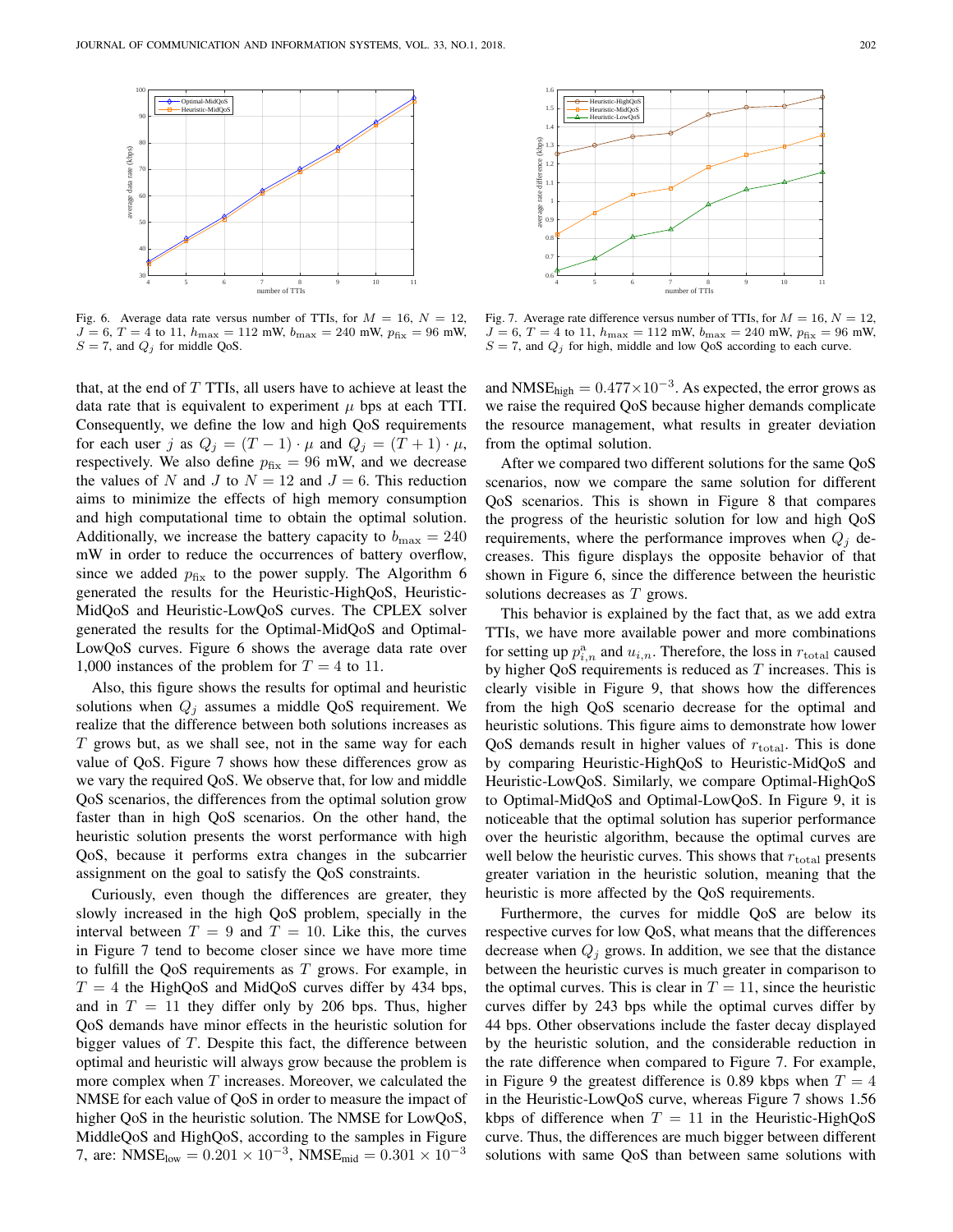

Fig. 8. Average data rate versus number of TTIs, for  $M = 16$ ,  $N = 12$ ,  $J = 6, T = 4$  to 11,  $h_{\text{max}} = 112$  mW,  $b_{\text{max}} = 240$  mW,  $p_{\text{fix}} = 96$  mW,  $S = 7$ , and  $Q_j$  for low and high QoS according to each curve.

different QoS. Lastly, we analyze the computational time for optimal and heuristic solutions as  $Q_j$  increases.

We define the pair  $(t_1, t_2)$ , where  $t_1$  and  $t_2$  are the average execution times in ms for optimal and heuristic solutions, respectively. Then, for  $T = 6$ , we obtained  $E_6 = \{(t_1, t_2)$ :  $(5466, 45.5), (6135, 48.3), (6683, 51.4)$ , where the three pairs correspond to low, middle and high QoS, respectively. We also define the triple  $G_T = (g_1, g_2, g_3)$ , where  $g_i$  is the ratio  $t_1/t_2$ with  $i = 1, 2, 3$  corresponding to low, middle and high QoS, respectively. Hence, for  $T = 6$ , we have  $G_6 = (120, 127, 130)$ with  $g_i$  truncated to an integer. The results in  $E_6$  show that the execution time grows considerably for the optimal solution as  $Q_i$  increases, while the time for the heuristic solution grows at reduced rates. Additionally,  $G_6$  shows a good compromise between performance and complexity, since for low QoS, the heuristic runs 120 times faster than the optimal solution at the cost of a small loss in data rate. The results in  $G_6$  improve as  $Q_i$  grows, because the gain in computational time increases to 127 and 130 for middle and high QoS. For higher values of T, the trade-off between performance and complexity becomes more evident. In order to illustrate this, for  $T = 8$  we have  $E_8 = \{(t_1, t_2) : (11523, 61.8), (12108, 63.3), (12681, 65.5)\}$ and  $G_8 = (186, 191, 193)$ . In this case, the times for optimal solution almost doubled in comparison to  $T = 6$ , whereas the times for heuristic solution increased by small amounts. Consequently, the gains in  $G_8$  achieved a maximum of 193 at the cost of losing 1.47 kbps in the high QoS scenario.

## VII. CONCLUSIONS

In this paper we studied the problem of resource allocation for rate maximization in OFDMA systems with an EH Base Station transmitting to several users. Firstly, we formulated the problem in an offline scenario in the form of an ILP. Secondly, we proposed a heuristic solution that, according to simulation results, achieves near-optimal performance at the cost of low computational complexity in the simulated scenario. We also implemented the discrete relation between SNR and data rate through MCSs, that is a more realistic assumption than the continuous mapping proposed in several studies referenced by this work. Finally, our EH model follows a Markov chain that, differently from other models found in literature, has states represented by continuous intervals, giving the advantage of



Fig. 9. Average rate difference versus number of TTIs, for  $M = 16$ ,  $N = 12$ ,  $J = 6, T = 4$  to 11,  $h_{\text{max}} = 112$  mW,  $b_{\text{max}} = 240$  mW,  $p_{\text{fix}} = 96$  mW,  $S = 7$ , and  $Q_i$  for low and middle QoS according to each curve.

simulating the actual nature of the energy arrivals. To the best of our knowledge, the problem formulation proposed in section IV has not been presented in literature yet, and the heuristic in Algorithm 1 introduces a novel solution for problems that deal with EH technology in wireless communications.

In addition, we performed an analysis of the online case as we developed two different solutions only with causal information. The results in section V show the advantage of saving energy for future TTIs, and how performance improves according to better predictions of the harvested energy. Next, in section VI, we presented a new problem formulation that considers QoS constraints to be satisfied for all users. This problem describes a new scenario where the BS is powered by a hybrid power system, and the subcarriers are loaded with power from two types of sources: renewable and non-renewable. Afterwards, we proposed a heuristic solution that solves the problem for offline settings, and simulation results demonstrated the considerable compromise between performance and complexity. As far we know, the algorithms shown in section V, the problem formulation described in section VI, and the solution presented in Algorithm 6 are new contributions still not available in the literature.

#### **REFERENCES**

- [1] Jair A. de Carvalho, Juno V. Saraiva, F. Rafael M. Lima, Tarcisio F. Maciel, and F. Rodrigo P. Cavalcanti, "Resource Allocation for OFDMA Systems and Energy Harvesting Communications in Multi-User Offline Scenarios," in *XXXV Brazilian Telecommun. Symp. (SBrT'17)*, Sep. 2017.
- [2] A. Minasian, S. Shahbazpanahi, and R. S. Adve, "Energy Harvesting Cooperative Communication Systems," *IEEE Trans. Wireless Commun.*, vol. 13, no. 11, pp. 6118-6131, Nov. 2014. doi: 10.1109/TWC.2014.2320977
- [3] C. K. Ho and R. Zhang, "Optimal Energy Allocation for Wireless Communications with Energy Harvesting Constraints," *IEEE Trans. Signal Process.*, vol. 60, no. 9, pp. 4808-4818, Sep. 2012. doi: 10.1109/TSP.2012.2199984
- [4] M. R. Zenaidi, Z. Rezki, and M. Alouini, "Performance Limits of Online Energy Harvesting Communications With Noisy Channel State Information at the Transmitter," *IEEE Access*, vol. 5, pp. 1239-1249, Mar. 2017. doi: 10.1109/ACCESS.2017.2654454
- [5] O. Ozel, K. Tutuncuoglu, J. Yang, S. Ulukus, and A. Yener, "Transmission with Energy Harvesting Nodes in Fading Wireless Channels: Optimal Policies," *IEEE Journal Sel. Areas Commun.*, vol. 29, no. 8, pp. 1732- 1743, Sep. 2011. doi: 10.1109/JSAC.2011.110921
- [6] Y. Li and J. Niu, "Forecast of Power Generation for Grid-Connected Photovoltaic System Based on Markov Chain," IEEE Asia-Pacific Power and Energy Engineering Conference, vol 1, pp. 652-655, Oct. 2009.